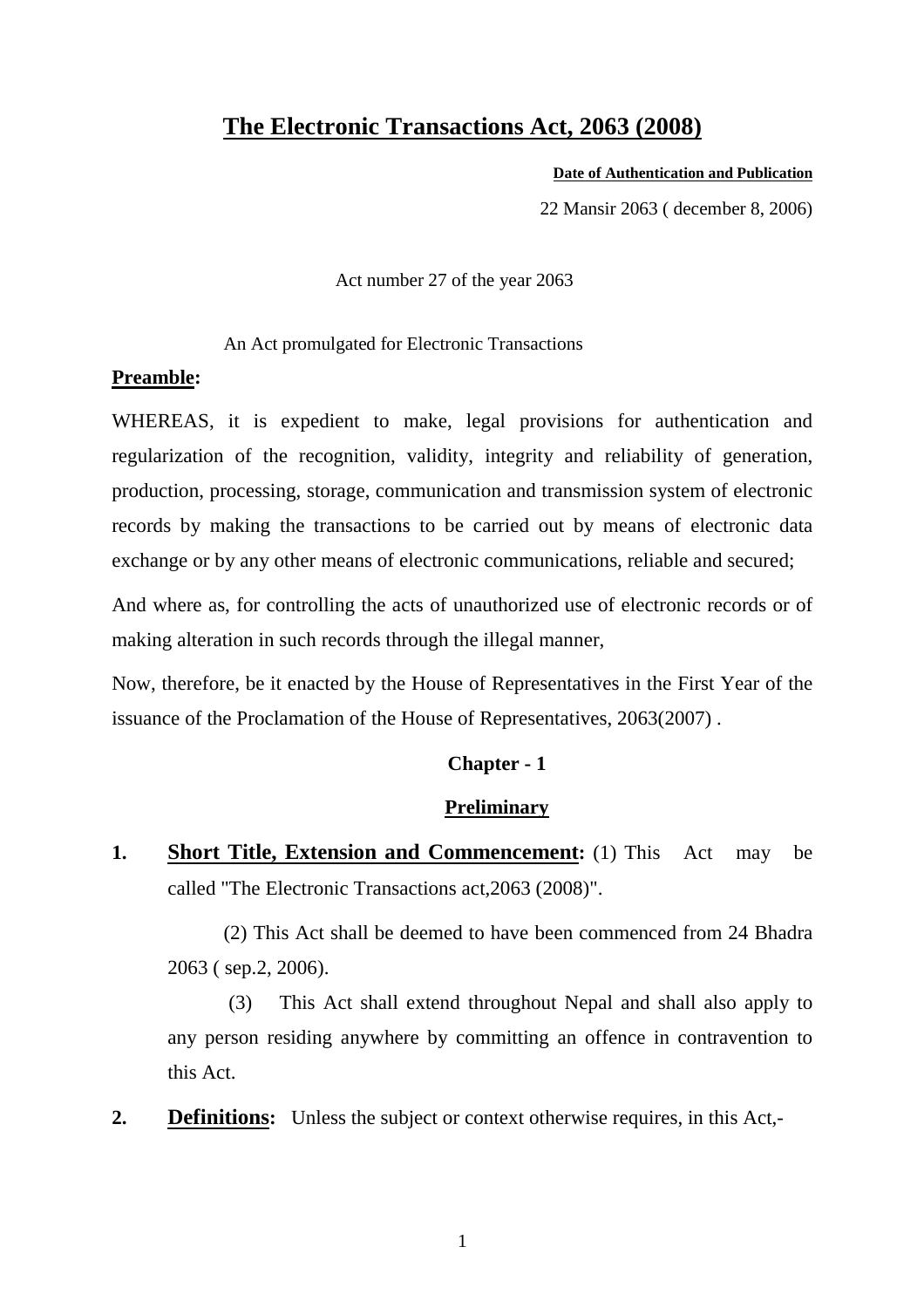- (a) "Asymmetric Crypto System" means a system that creates a secured key-pair consisting of a private key creating a digital signature and a public key to verify the digital signature.
- (b) "License" means a license obtained pursuant to Sub-section (3) of Section 18.
- (c) "Originator" means a person who generates, stores or transmits electronic records, and this term also includes a person who causes any other person to carry out such functions:

Provided that it shall not include an intermediary.

- (d) "Computer" means an electro-magnetic, optical or other high-speed data processing device or system, which performs logical, arithmetic and memory functions by manipulating electro-magnetic or optical impulses, and also includes all acts of input, output, processing, storage and computer software or communication facilities which are connected or related to the computer in any computer system or computer network.
- (e) "Computer Database" means an information, knowledge and concept or presentation of instructions, which are being prepared or have already been prepared in word, image, voice or audio visual form in a formalized manner or which have been produced by a computer, computer system or computer network, with a view to use in a computer, computer system or computer network.
- (f) "Computer Network" means an interrelationship between two or more than two computers having interconnection with each other or in contact of communication.
- (g) "Computer System" means a device or a group of devices, containing all computer programmes including input and output support devices, electronic instructions, input and output data that performs logical, arithmetic, data storage and retrieval, communication including controlling functions.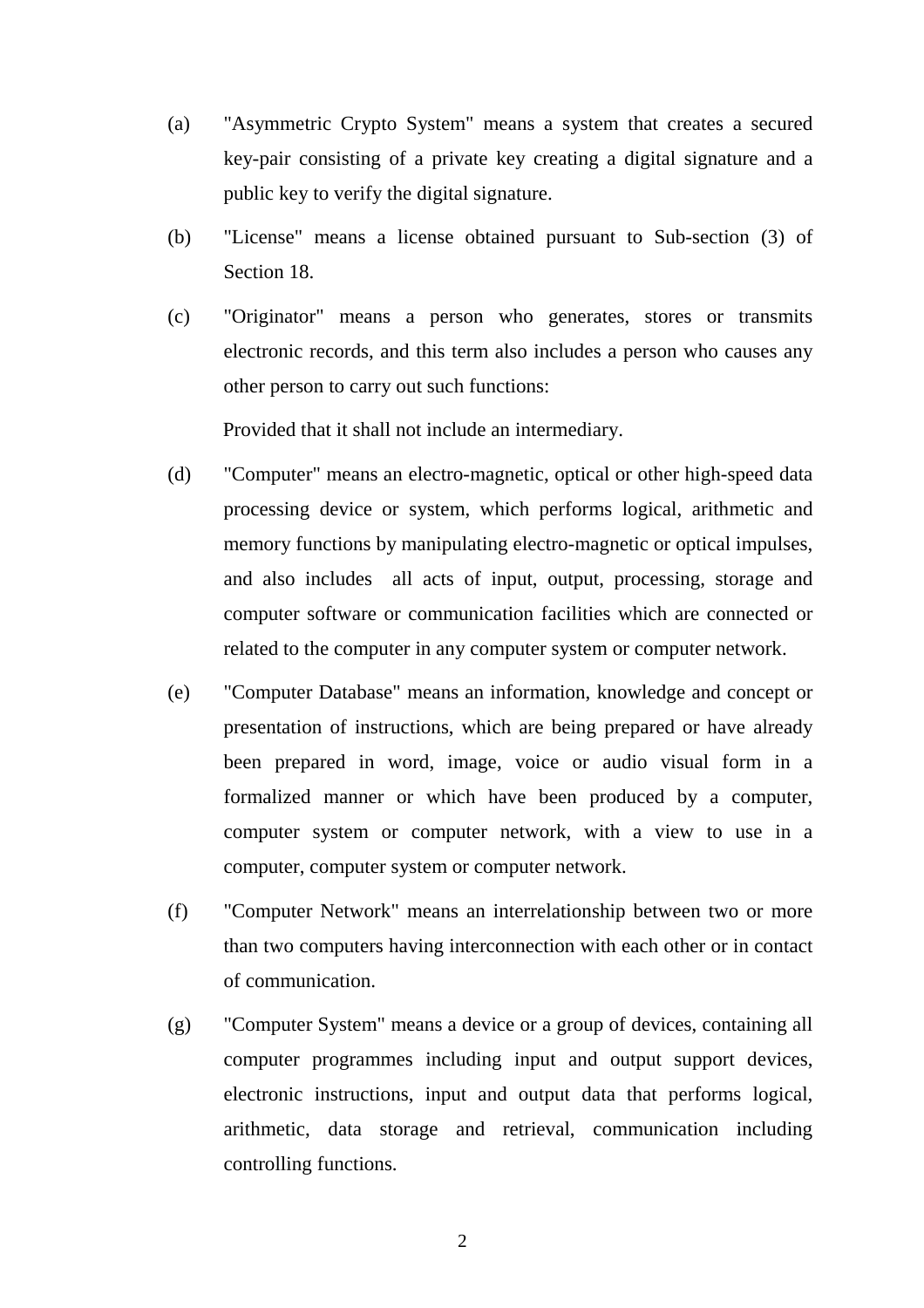- (h) "Computer Resource" means a computer, computer system, computer network, data, computer database or software.
- (i) "Subscriber" means a person who has obtained a certificate under Subsection (3) of Section 31.
- (j) "Key Pair" means a private key in an asymmetric crypto system and of pair of public key, interconnected in a mathematics form with the private key which has a code to verify digital signature by the public key to be created from the private key.
- (k) "Data" means the presentation of information, knowledge, fact and concept or instructions in any form, which are kept in a formalized manner in a computer system or computer network and is intended for processing the same, or processed or stored in a computer memory.
- (l) "Tribunal" means the Information Technology Tribunal formed pursuant to section 60.
- (m) "Private Key" means a key of any key pair used to create a digital signature.
- (n) "Controller" means the Controller appointed or designated pursuant to section 13.
- (o) "Digital Signature" means a signature made in any electronic form to be included in the transformation of electronic record by a person having a non- transformed initial electronic record and the public key of signatory by using a type of asymmetric crypto system that may clearly ascertain the following matters:

 (1) Whether or not transformation of electronic record was created by using a type of private key keeping a logical consistency with the public key of signatory; and

 (2) Whether or not the initial electronic record has been changed after the transformation of electronic record.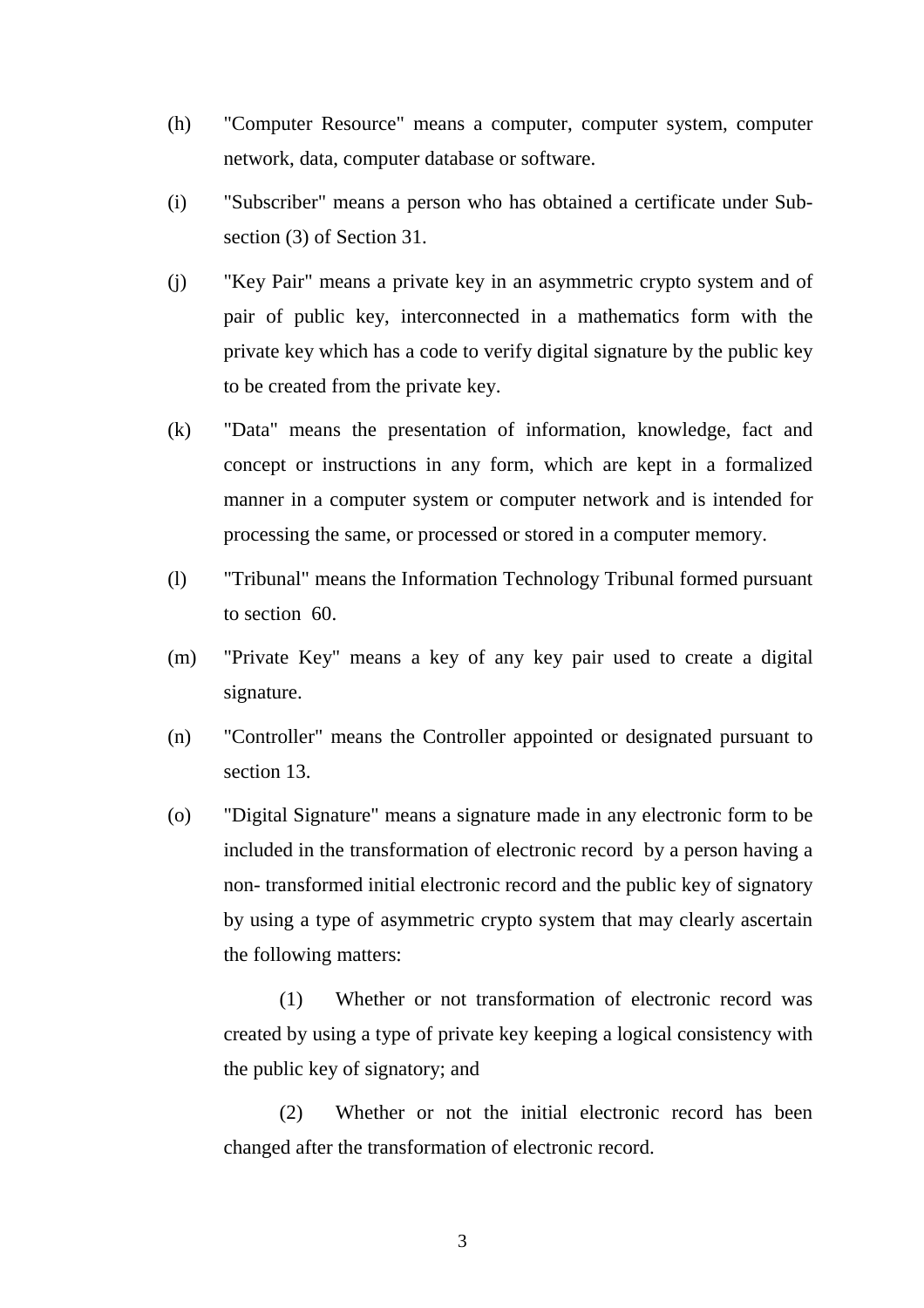- (p) "Access" means an opportunity of gaining entry into, logical, arithmetical or resources of memory function of any computer, computer system or computer network, giving instructions to such resources or making communication contact with such resources.
- (q) "Appellate Tribunal" means the Information Technology Appellate Tribunal formed pursuant to section 66.
- (r) "Certificate" means a Digital Signature Certificate issued by the Certifying Authority under Section 30.
- (s) "Certification Practice Statement" means any statement issued by a Certifying Authority to specify the practices to be applied by the Certifying Authority while issuing a Digital Signature Certificate.
- (t) "Certifying Authority" means a certifying authority which has obtained a license to issue a Digital Signature Certificate under Sub-section (3) of Section 18.
- (u) "Addressee" means a person receiving the processed electronic record as intended by the originator.

Provided that it shall not include an intermediary.

- (v) "Electronic Record" means the data, record, image or sound transmitted, received or stored in an electronic form by generating the same through any means.
- (w) "Electronic Form" means a form of information transmitted, received or stored by generating the same through the means of magnetic, optical, computer memory or similar other devices.
- (x) "Public Key" means a key of any key pair used to verify digital signature.
- (y) "Information" means the data details of the scripted texts, images, sounds, codes, computer programmes, software and computer databases.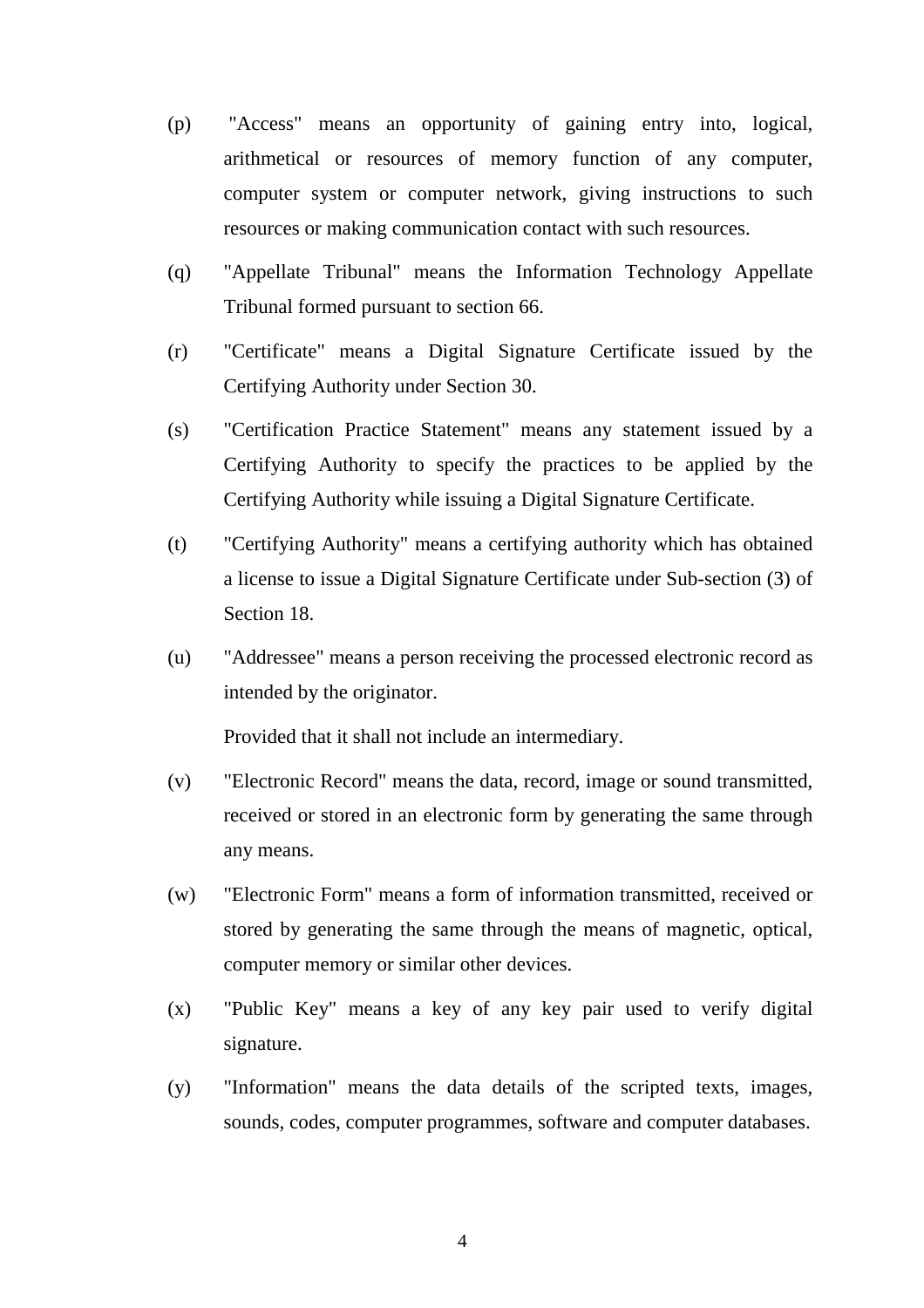- (z) "Information system" means a system to generate, produce, transmit, receive, store and display information or to process the same by other method.
- (aa) Software" means any specific part of computer system such as system software and application software having the capacity for operating computer hardware.
- (ab) "Computer Accessory" means a technology such as computer resource, the information used by any institution in its business, a software-like item produced or purchased by such an institution, hardware and computer network.
- (ac) "Government Authority" means a Ministry, Secretariat, Department of Government of Nepal or the Offices thereunder, Constitutional Body or the Offices thereunder, Court or Tribunal or Office of the Nepal Army and it shall also includes other Offices of the similar nature.
- (ad) "Public Institution" means the following institutions:-
	- (1) A company, bank or board whether fully or partially owned or controlled by Government of Nepal , or a Commission agency, authority, corporation, enterprise board, centre, council and other corporate body of the similar nature established by Government of Nepal pursuant to the laws prevailing.
	- (2) A university, school, research centre, and other similar academic or educational institutions operated by Government of Nepal or which have been receiving a full or partial grant from Government of Nepal,
	- (3) The Local Bodies formed under the Local Self-Governance Act, 1998 (2055 B.S);
	- (4) The Institutions run on the loan, grant or guarantee of Government of Nepal;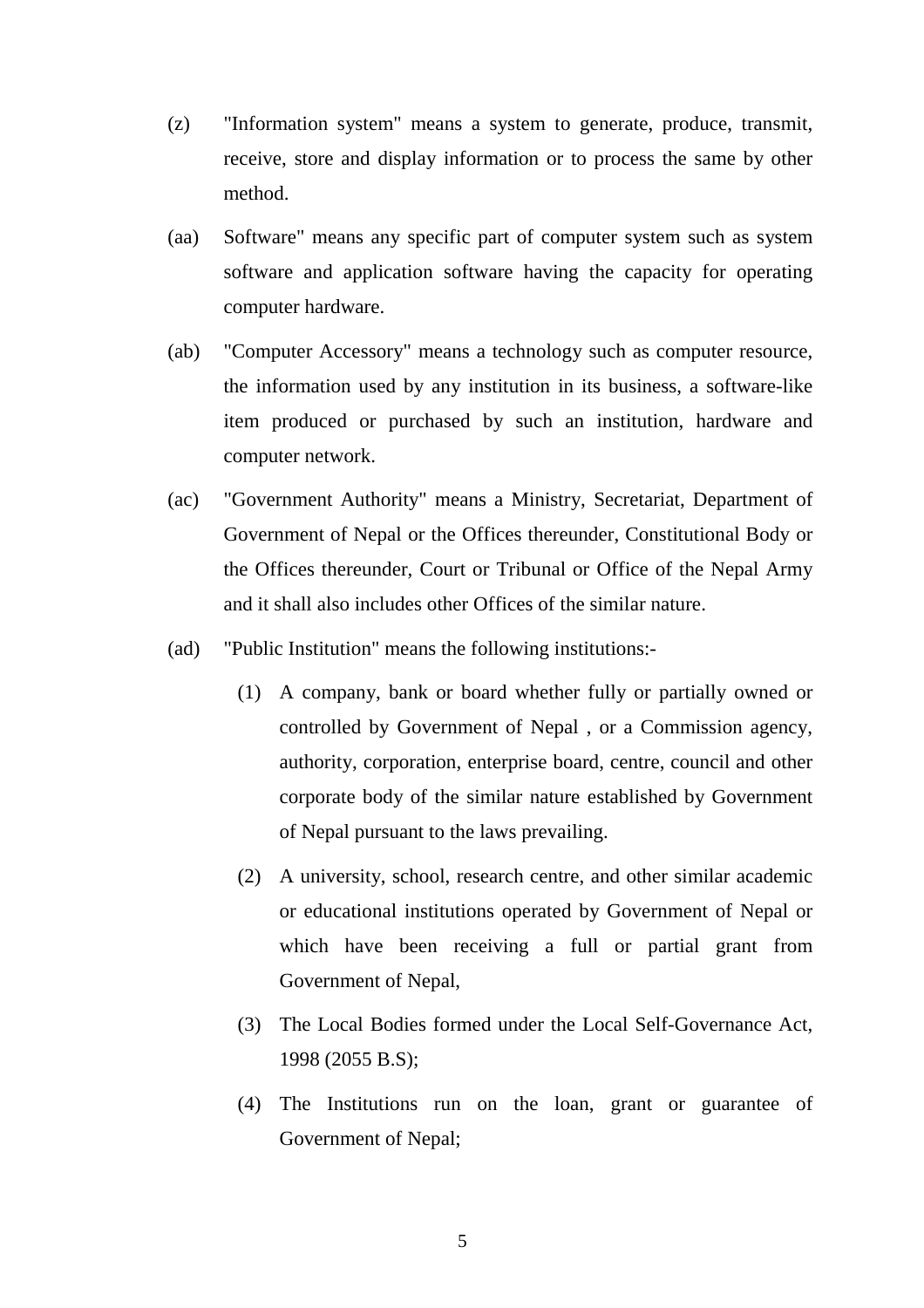- (5) The Institution which is fully or partially owned or controlled by the institution referred to in sub-Clauses  $(1)$ ,  $(2)$ ,  $(3)$  or  $(4)$  or which receiving grant from such institution;
- (6) Any other Institutions prescribed by Government of Nepal as a public institution by a notification published in the Nepal Gazette.
- (ae) "Prescribed" or "As prescribed" means prescribed or as prescribed in Rules framed under this Act.

#### **Chapter - 2**

#### **Provisions Relating to Electronic Record and Digital Signature**

**3. Authencity of Electronic Record:** (1)Any subscriber may, subject to the provisions of this section, authenticate to any electronic record by his/her personal digital signature.

(2) While authenticating the electronic record pursuant to Subsection (1), an act of transforming such electronic record to other electronic record shall be effected by the use of asymmetric crypto system and hash function.

**Explanation**: For the purpose of this section, "hash function" means the acts of mapping of algorithm or translating of a sequence of bits into another, generally smaller, set yielding the same hash result from any record in the same form while executing the algorithm each and every time by using the same record as an input, infeasible to derive or reconstruct any record from the hash result produced by the algorithm from the computation point of view, and making the two records, which produce the same hash result by using the algorithm, computationally infeasible to derive.

(3) Any person may verify the electronic record by using the public key of the subscriber.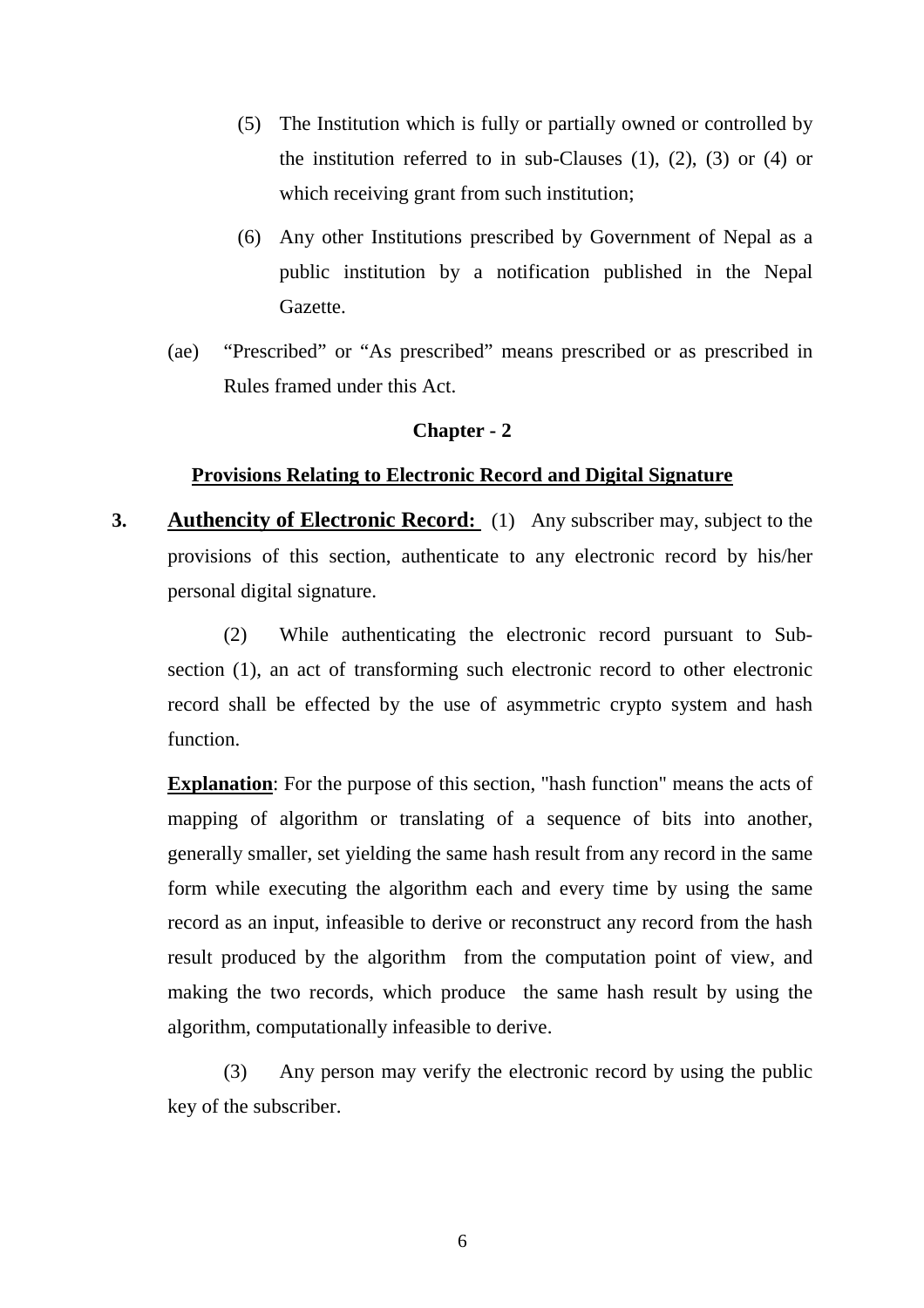- **4. Legal Recognition of Electronic Record:** Where the prevailing law requires any information, documents, records or any other matters to be kept in written or printed typewritten form, then, if such information, document, record or the matter is maintained in an electronic form by fulfilling the procedures as stipulated in this Act or the Rules made hereunder, such electronic record shall also have legal validity.
- **5. Legal Recognition of Digital Signature:** Where the prevailing law requires any information, document, record or any other matters to be certified by affixing signature or any document to be signed by any person; then, if such information, documents, records or matters are certified by the digital signature after fulfilling the procedures as stipulated in this Act or the Rules made hereunder, such digital signature shall also have legal validity.
- **6. Electronic Records to be Kept Safely:** Where the prevailing law requires any information, document or record to be kept safely for any specific period of time and if such information, document or record are kept safely in an electronic form, by fulfilling the following condition,, such information, document or record shall have legal validity if that is,-
	- (a) kept in an accessible condition making available for a subsequent reference,
	- (b) kept safely in the format that can be demonstrated subject to presenting again exactly in the same format in which they were originally generated and transmitted or received or stored,
	- (c) kept making the details available by which the origin, destination and transmission or date and time of receipt can be identified,

Provided that the provision of this Clause shall not be applied in regard to any information to be generated automatically for the purpose of transmitting or receiving any record.

**7. Electronic Record May Fulfill the Requirement of Submission of any Original Document:** Where the prevailing law requires that any record shall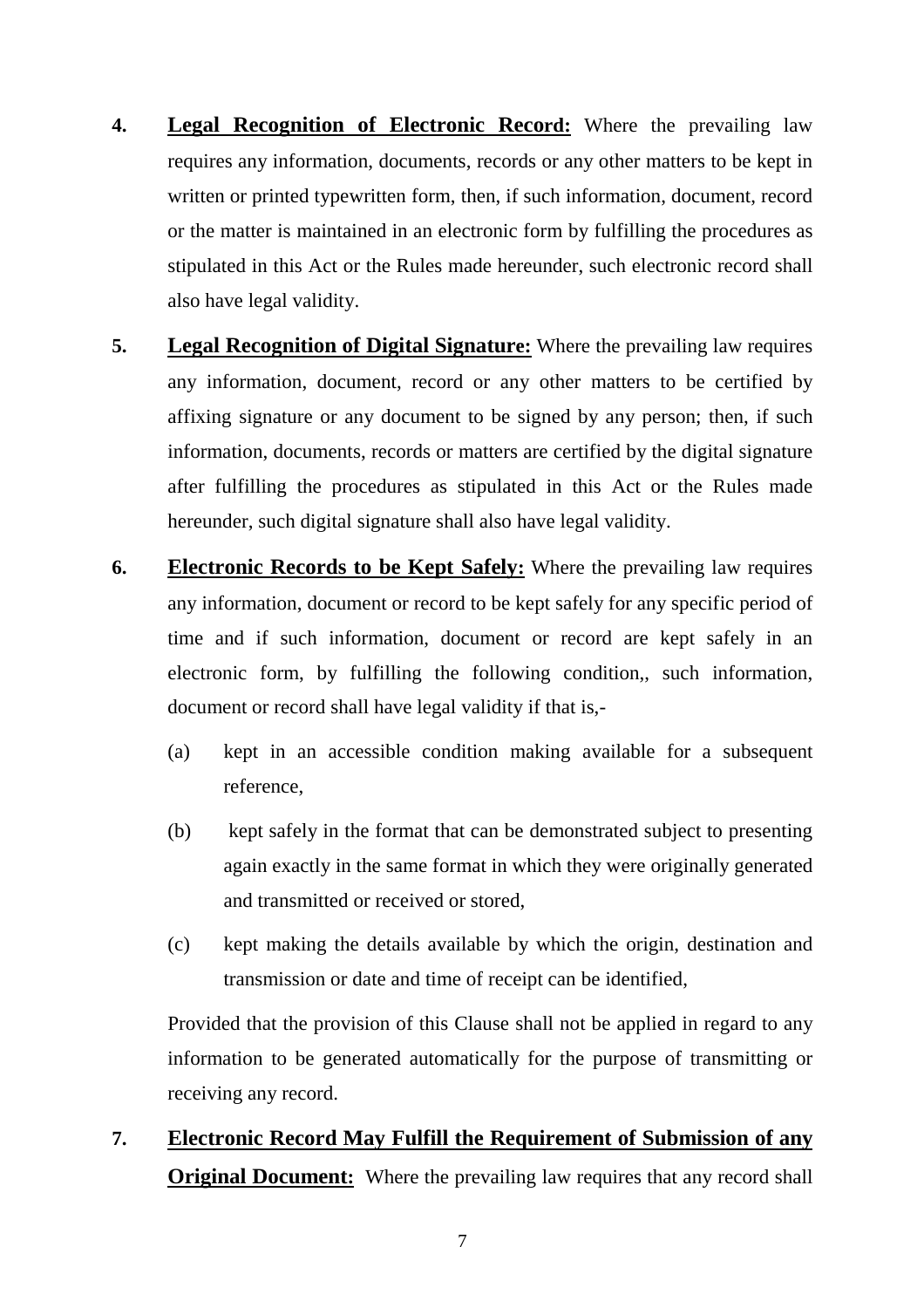have to be submitted or retained in its main or original form or kept safely, then, such requirement shall, if the following terms are fulfilled, be deemed to have been satisfied by the electronic records:

- (a) If there exits a ground as prescribed that can be believed that any type of change is not made in such record by any means from the fist time of its generation in electronics form,
- (b) If such record is of the nature where there is a compulsion of submitting such document to any person it could be clearly shown to such a person to whom it requires to do so.
- **8. Secured Electronic Records:** If the verification has been made as prescribed in connection with the matter as to whether or not any type of changes are made into the electronic records generated with the application of security procedures as prescribed, such electronic records shall be deemed to be a secured electronic records.
- **9. Secured Digital Signature:** Where any digital signature made in electronic record has been examined in a manner as prescribed with the application of such security procedure as prescribed, then, such digital signature shall be deemed to be a secured digital signature.

## **Chapter - 3**

# **Provision Relating to Dispatch, Receipt and Acknowledgement of Electronic Records**

- 10. **Electronic Record to be Attributed to Originator:** (1) Any specific electronic record shall, in case of any of the following conditions, be attributed to the originator:
	- (a) If such an electronic record was transmitted by the originator him/herself,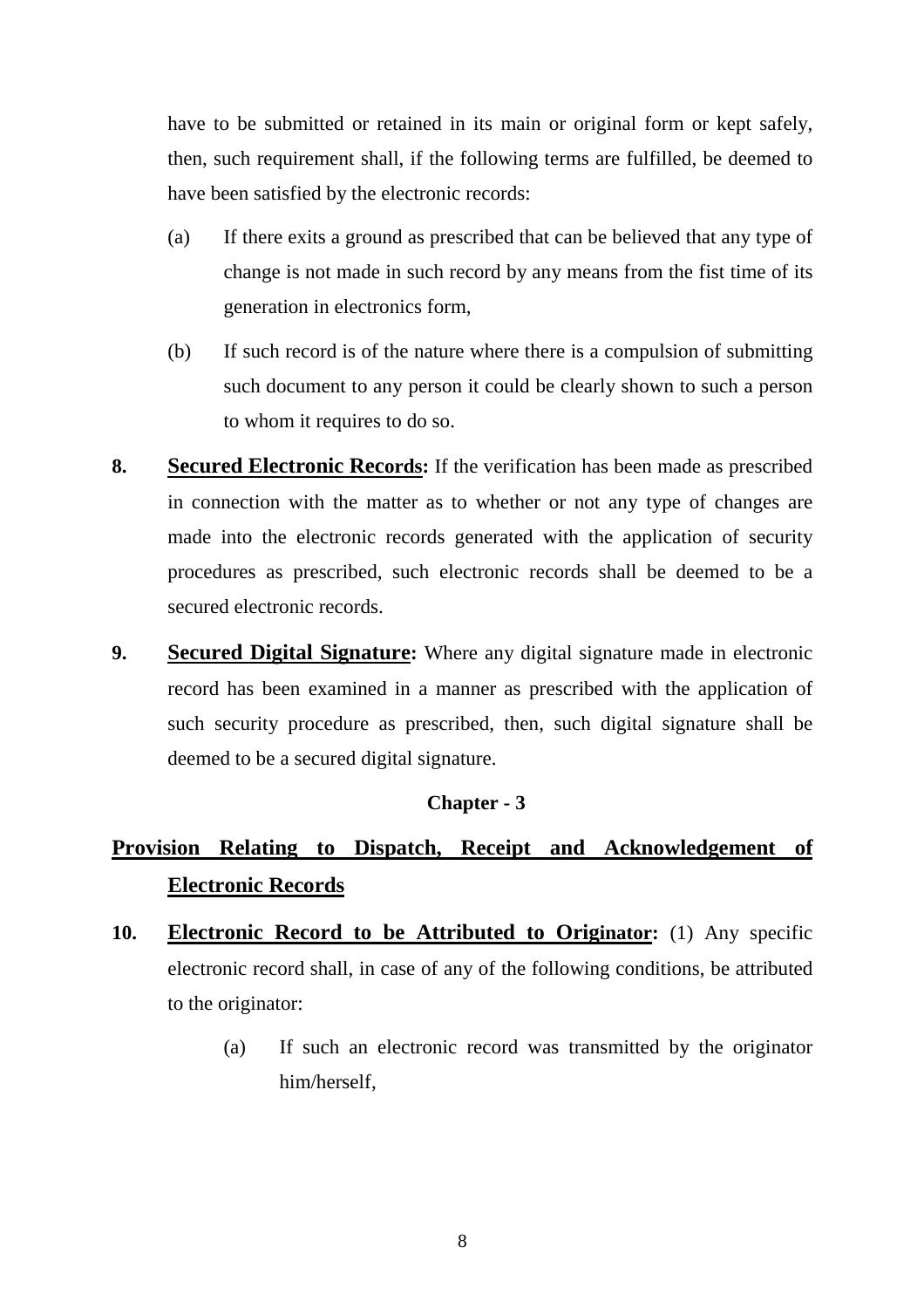- (b) If such an electronic record was transmitted by a person who had the authority to act on behalf of the originator in respect of such an electronic record,
- (c) Such an electronic record was transmitted through any information system that was programmed by the originator or on behalf of the originator to operate automatically.

 (2) If any condition exists as prescribed in respect of electronic record transmitted pursuant to Sub-section (1), the addressee shall assume that such an electronic record is attributed to any particular originator and shall have the authority to act thereon accordingly.

## **11. Procedure of Receipt and Acknowledgement of Electronic Record:**

(1) Where the originator requests the addressee to transmit the acknowledgement or receipt of electronic record at the time of or before the dispatch of such electronic record or where there is an agreement between the originator and addressee to transmit the acknowledgement or receipt of such an electronic record, then, the provisions of Sub-sections (2), (3) and (4) shall be applied in relation to the receipt and acknowledgement of such an electronic record.

 (2) Where there is no agreement between the originator and addressee that information or acknowledgement of receipt of electronic record is to be given in a particular format or by a particular manner, such an information or receipt may be given as the following:-

- (a) by automated or any other means of communication by the addressee,
- (b) by any conduct of the addressee sufficient to indicate that the originator has received electronic record.

 (3) Where the originator has stipulated in relation to any electronic record that such an electronic record shall be binding on him/her only after the receipt of information or acknowledgement of receipt of such electronic record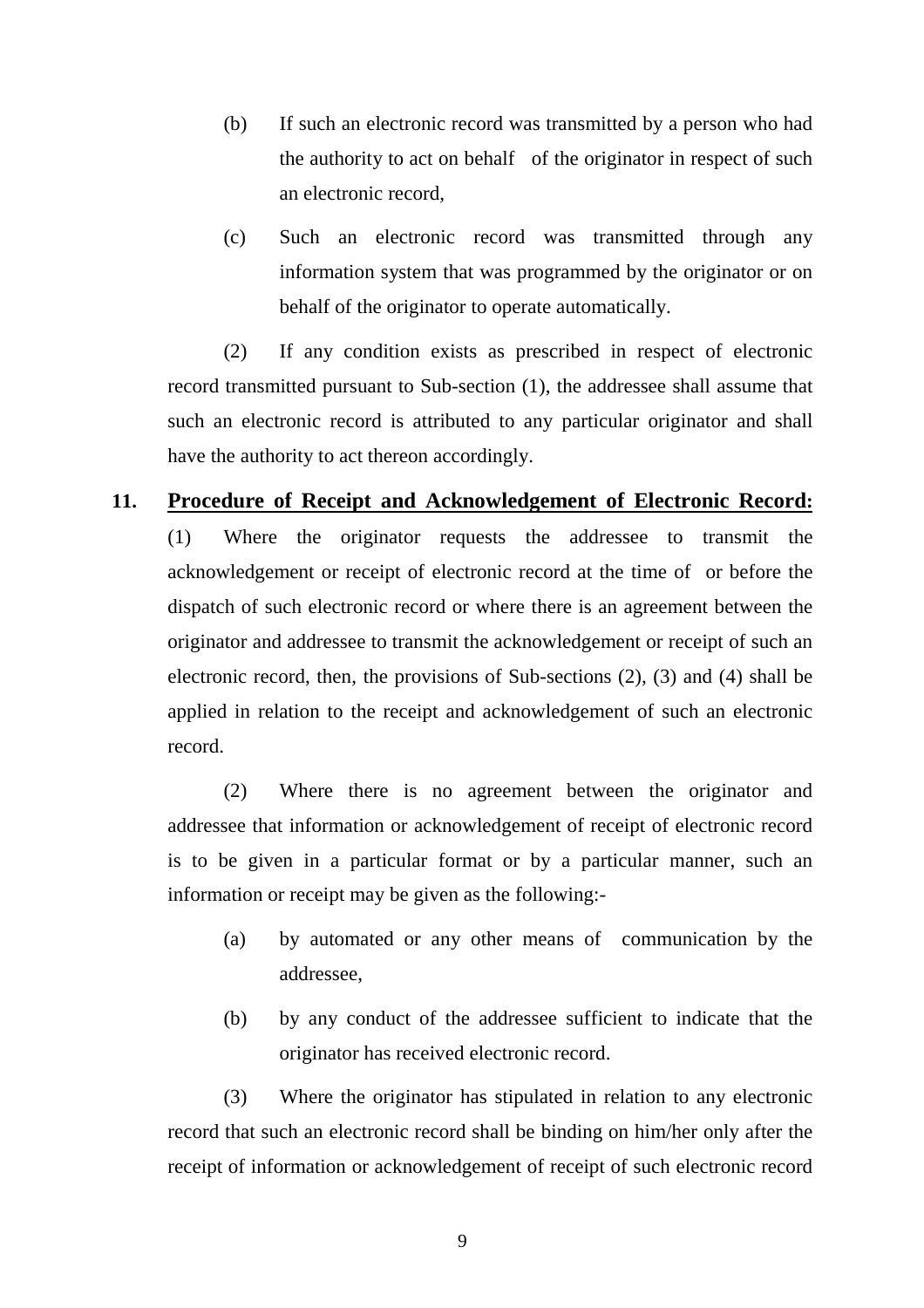from the addressee, then, unless the information or acknowledgement of receipt of such an electronic record has been so received from addressee, the electronic record shall not be deemed to have been transmitted by the originator.

 (4) Where the originator has not stipulated that the electronic record shall be binding only on receipt of such acknowledgement, and where the originator and addressee have not agreed upon or have not specified any time for acknowledgement of such receipt of electronic record, then, the originator shall have to receive such acknowledgement of receipt of such an electronic record from addressee within a specified time as prescribed. If such acknowledgement of receipt is not received from addressee, then, such an electronic record shall be deemed to have not been transmitted by the originator.

 (5) Other procedures of receipt of acknowledgement of electronic record shall be as prescribed.

**12. Time and Place of Dispatch and Receipt of Electronic Record:** (1) Save as otherwise agreed between the originator and the addressee, the dispatch of an electronic record occurs when it enters into an information system outside the control of the originator.

(2) Save as otherwise agreed between the originator and the addressee, the time of receipt of an electronic record shall be determined as prescribed.

(3) Save as otherwise agreed between the originator and the addressee, an electronic record shall be deemed to have been dispatched from the place where the originator has his/her place of business and shall be deemed to have been received at the place where the addressee has his/her place of business.

**Explanation**: For the purpose of this Sub-section "the place of business" means: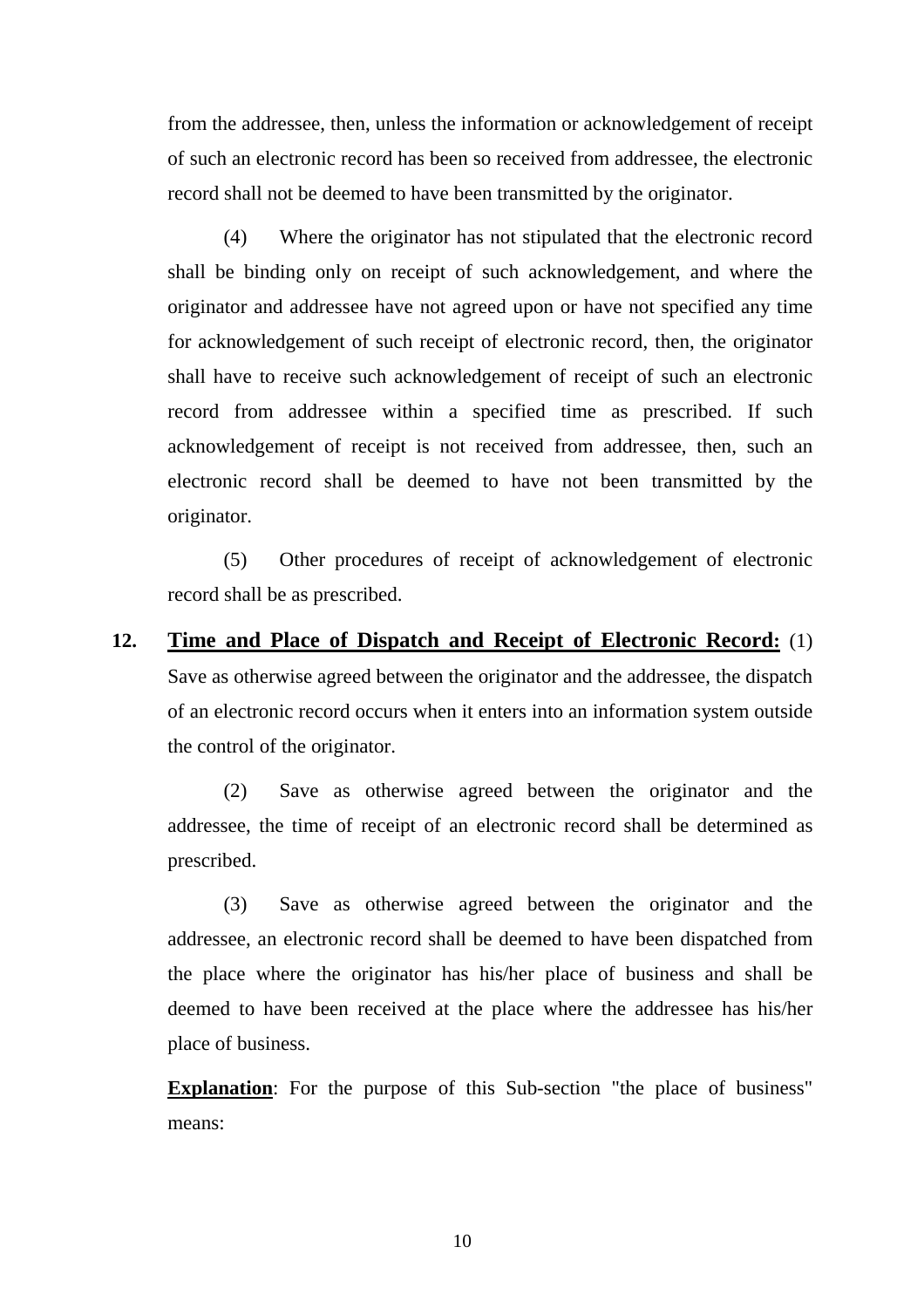- (a) In case the originator or the addressee has more than one place of business, the place of business means the place where the concerned business shall be operated
- (b) If the originator or the addressee does not have a place of business, their place of residence shall be considered their place of business.

## **Chapter 4**

### **Provisions Relating to Controller and Certifying Authority:**

**13. Appointment of the Controller and other Employees:** (1) Government of Nepal may, by notification in the Nepal Gazette, designate any Government officer or appoint any person who has qualifications as prescribed in the office of the Controller.

 (2) Government of Nepal may, in order to assist the Controller to perform his/her functions to be performed under this Act, appoint or assign a Deputy Controller and other employees as required. The employees so appointed or assigned shall perform their functions under the general direction and control of the Controller.

## **14. Functions, Duties and Powers of the Controller:**

The functions, duties and powers of the controller shall be as follows:-

- (a) To issue a license to the certifying Authority,
- (b) To exercise the supervision and monitoring over the activities of Certifying Authority,
- (c) To fix the standards to be maintained by certifying authority in respect to the verification of digital signature,
- (d) To specify the conditions to be complied with by the certifying authority in operating his/her business,
- (e) To specify the format of the certificate and contents to be included therein,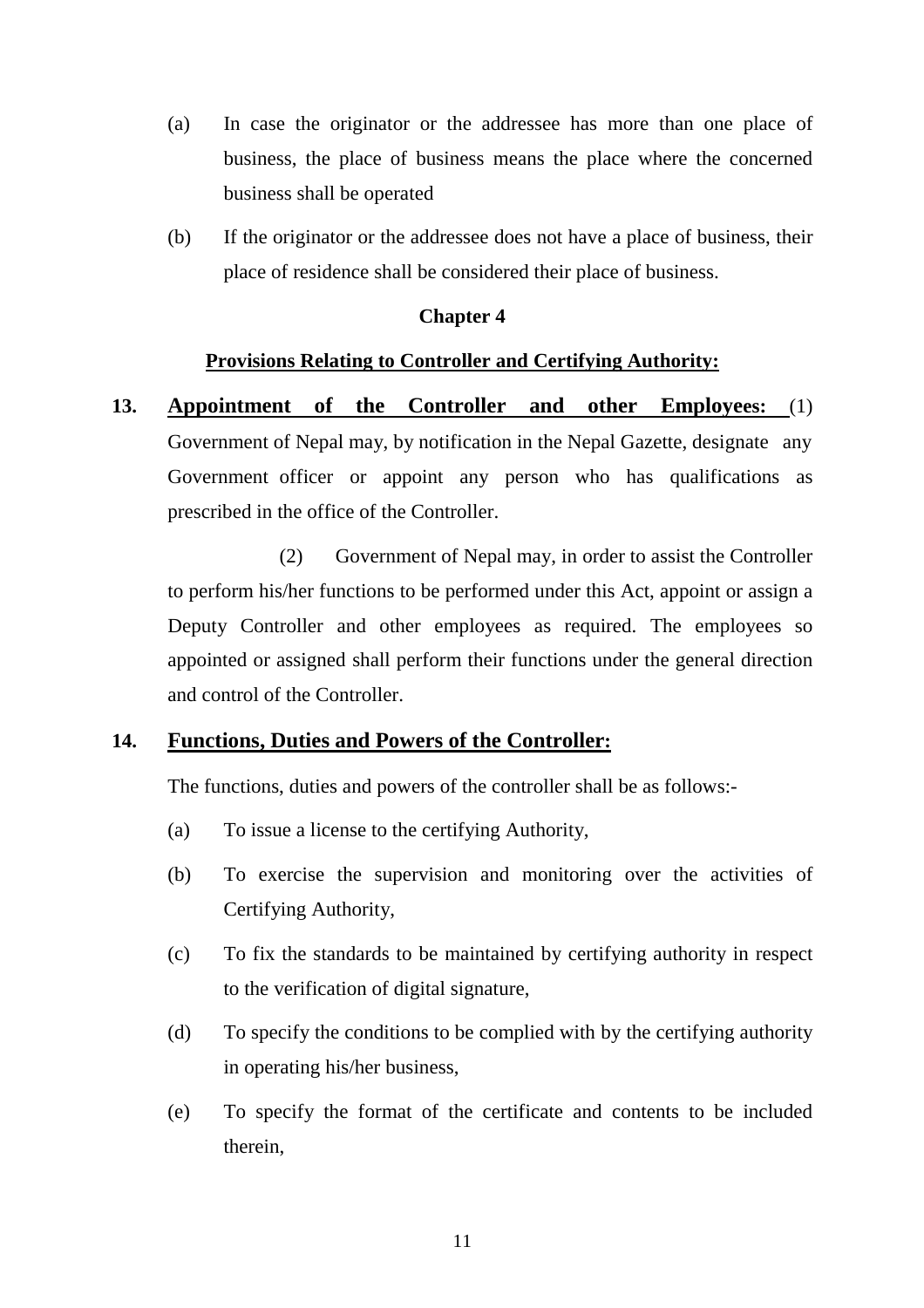- (f) To specify the procedures to be followed by the certifying authority while conducting his/her dealings with the subscribers,
- (g) To maintain a record of information disclosed by the certifying authority under this act and to make provision of computer database accessible to public and to update such database,
- (h) To perform such other functions as prescribed.
- **15. License to be obtained:** No person shall perform or cause to be performed the functions of a certifying authority without obtaining a license under this Act.
- **16. Application to be submitted for a License:** (1) Any person willing to work as Certifying Authority by issuing a certificate under this Act and who has the qualifications as prescribed shall have to submit an application to the controller in a format as prescribed accompanied by a fee as prescribed for obtaining a license for the certification.

(2) The applicant applying under Sub-section (1) shall also attach the following documents:

- (a) Details regarding certification,
- (b) Documents to prove the identification and verification of the applicant,
- (c) Statements specifying the financial resources, human resources and other necessary facilities,
- (d) Such other documents as prescribed.

(3) The controller may, if he/she thinks necessary, ask the applicant to serve additional documents and details in connection to examine the appropriation of the applicant as to perform the function of Certifying Authority. If the necessary additional documents and details are so asked, no actions shall be taken upon the application of the applicant unless he/she submits such documents and details.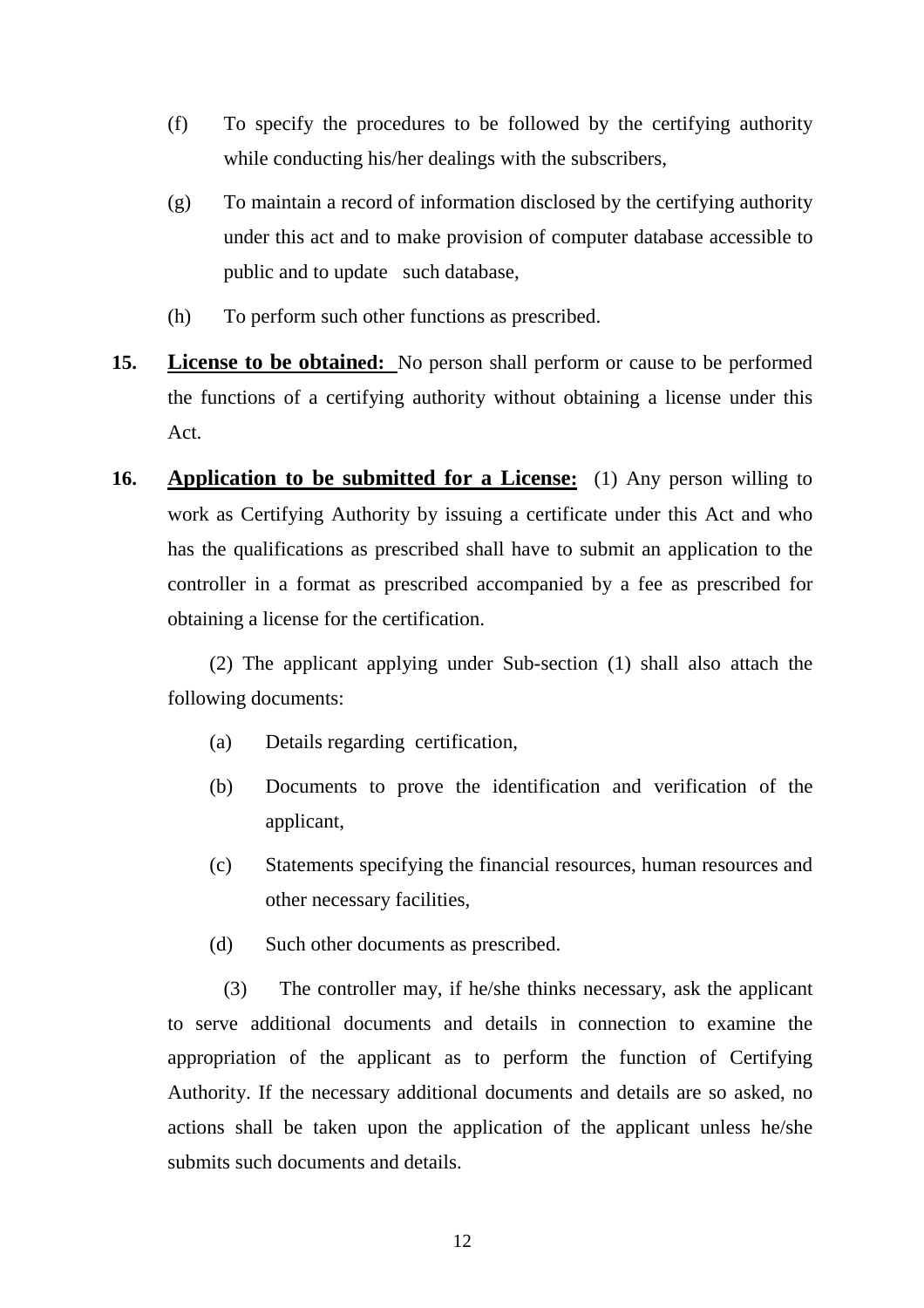## **17. Other Functions and Duties of the Certifying Authority**:

Other functions and duties of the certifying authority, other than those to issue a certificate, to suspend or revoke it, shall be as prescribed.

**18. Procedure for granting of a license**:(1) The Controller may, on receipt of an application under section 16, after considering the qualification of applicant and also the documents and statements decide upon within a period of two months of receipt of such application whether or not such a person possesses the financial, physical and human resources, and other facilities as prescribed and whether or not a license should be issued to such an applicant and a notice to that effect shall be given to him.

(2) While deciding upon the issuance of a license under Sub-section (1), the Controller may inspect the facilities, financial and physical resources of the applicant.

(3) If the Controller decides to issue a license under Sub-section (1), a license in the prescribed format shall be issued to the applicant specifying the period of validity of the license and also the terms and conditions to be followed by him.

(4) Other procedures relating to the issuance of a license shall be as prescribed.

**19. Renewal of License:** (1) A license obtained by Certifying Authority shall have to renew in each year,

(2) A Certifying Authority desirous to renew the license under Subsection (1), shall have to submit and application in the prescribed format to the Controller at least two months prior to the expiry of the period of validity of such a license along with such renewal fee as prescribed,

(3) If an application is submitted for renewal, under Sub-section (2), the Controller shall have to decide whether to renew the license or not, after completing the procedures as prescribed one month prior to the expiry date of validity of such a license,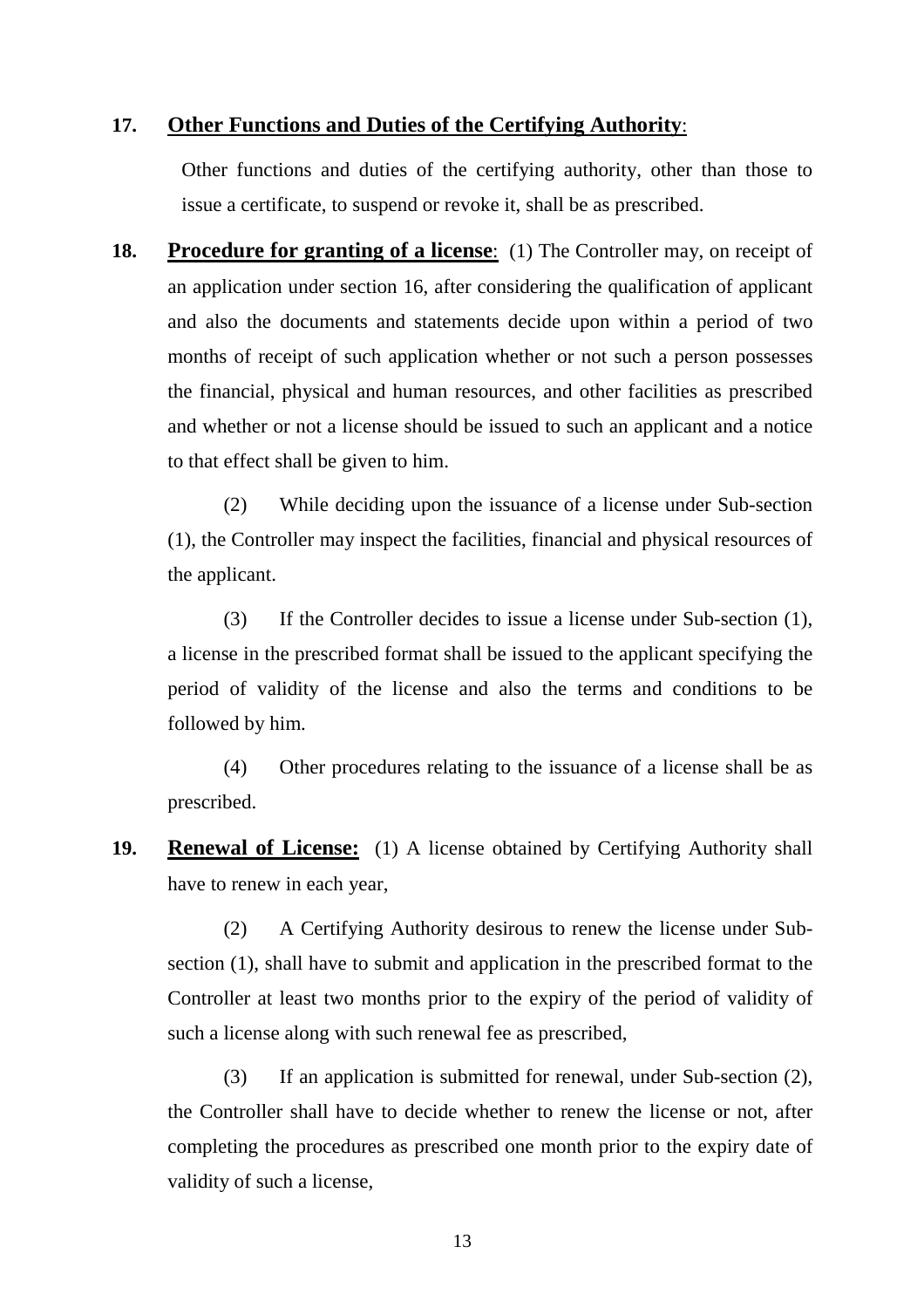(4) While deciding to reject to renew a license, the applicant shall be given a reasonable opportunity to present his/her statement in this regard.

**20. License may be suspended:** (1) If the documents or statement and statement of financial and physical resources submitted by the certifying authority before the Controller in order to obtain a license are found incorrect or false or the conditions to be complied with in course of operation of business is not complied with or this Act of the Rules framed hereunder are found to be violated, the Controller may suspend the license of the certifying authority till the inquiry in this regard is completed.

Provided that, Certifying Authority shall be given the reasonable opportunity to present his/her defense prior to such suspension of a license.

(2) Other procedures concerning suspension of license and other provisions related thereto be as prescribed.

- **21. License may be revoked:** (1) If the controller believes, after completion of an inquiry in connection to any activity of Certifying Authority, made duly, as prescribed, that any of the following circumstances have been occurred, the Controller may revoke a license issued under this Act, at any time, as he deems to be appropriate:
	- (a) If the Certifying Authority fails to comply with the liabilities under this act and the rules made thereunder.
	- (b) If it is found that the Certifying Authority has submitted false or incorrect document or statement at the time of submitting an application for obtaining a license or for its renewal, as the case may be.
	- (c) If the Certifying Authority operates business in such a manner so that it shall make adverse effect to the public interest or to the national economy,
	- (d) If the Certifying Authority commits any act that is defined as an offence under this Act or the Rules framed hereunder.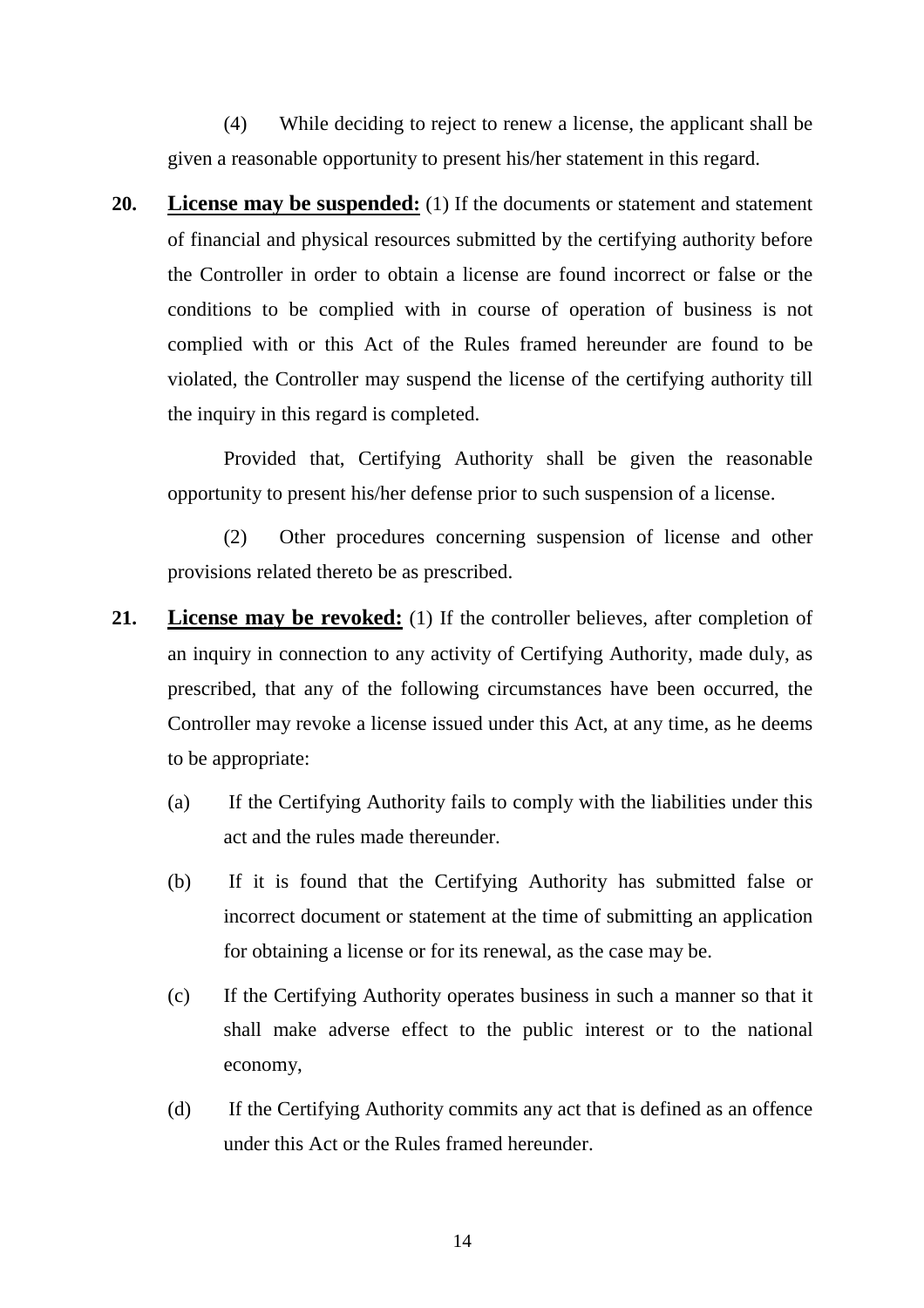(2) The Controller shall, prior to revocation of a license under Subsection (1), provide a reasonable opportunity to the Certifying Authority to present his/her defense.

(3) Other procedures concerning revocation of a license shall be as prescribed.

**22. Notice of Suspension or revocation of a License:** (1) Where a license of any Certifying Authority is suspended or revoked under Section 20 or 21, as the case may be the Controller shall give a written notice to the Certifying Authority of such suspension or revocation, as the case may be, to such a certifying Authority and shall keep such a notice in his computer database and also publish in the electronic form.

(2) The Controller shall publish the notice of suspension or revocation of a license at least in two daily newspapers in Nepali and English languages for two times.

Provided that, there shall be no effect to any decision of suspension or revocation, as the case may be, made by the Controller under Section 20 or 21, merely on the ground of non-publication of such a notice.

**23. Recognition to Foreign Certifying Authority may be given:** (1) The Controller may with the prior approval of Government of Nepal, and subject to such conditions and restrictions as may be prescribed, by notification in the Nepal Gazette, recognize any Certifying Authority who has obtained a license to certify under any foreign law. Any foreign Certifying Authority so recognized may issue the certificates under this Act or the Rules made thereunder throughout the Nepal.

(2) The procedures to be adopted in providing the recognition to a foreign Certifying Authority as referred to in Sub-section (1), shall be as prescribed.

**24. The Controller may issue Orders:** (1) The Controller may, in order to cause to fulfill the responsibilities in regard to issuance of a certificate by the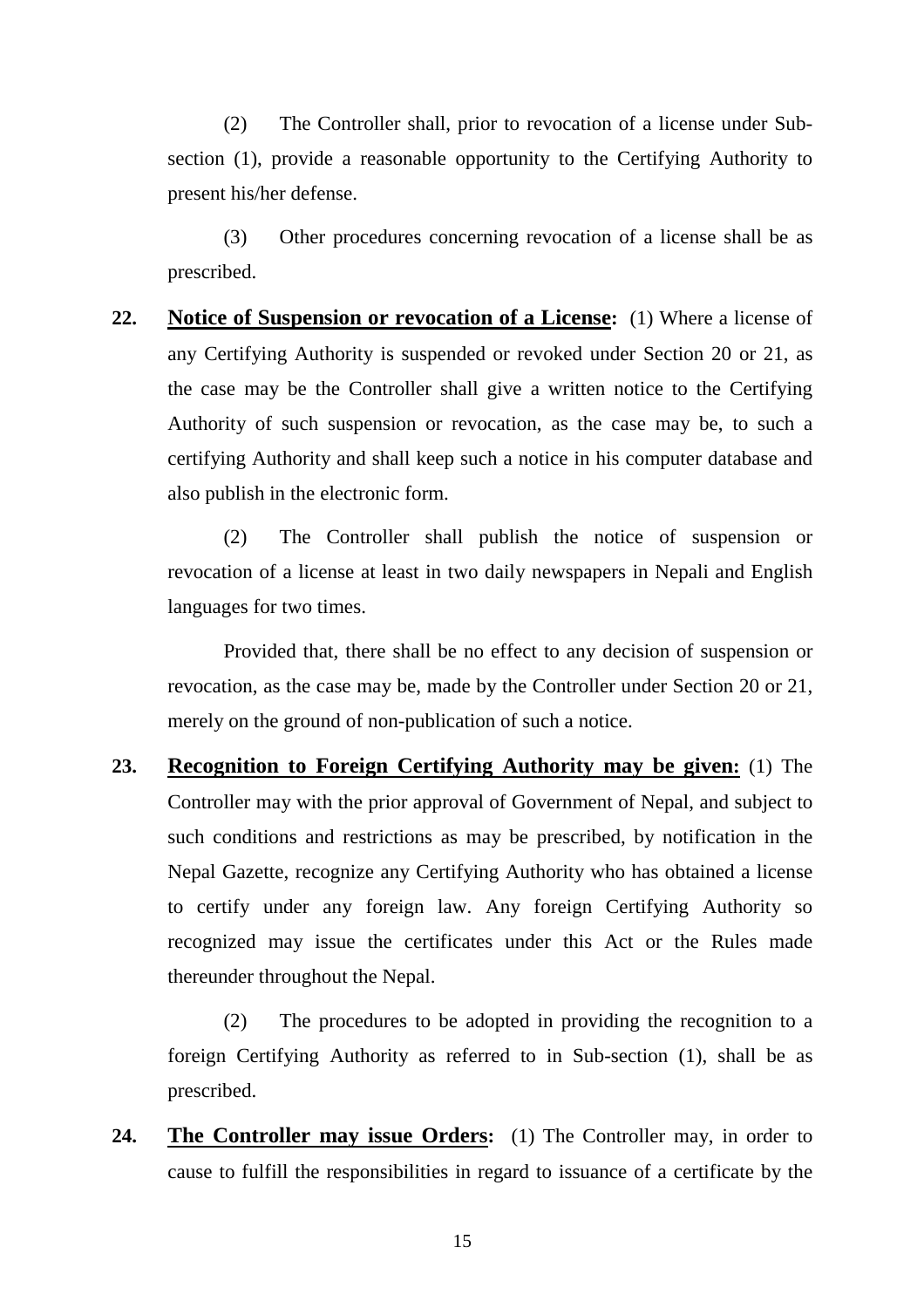Certifying Authorities, issue directives, from time to time. It shall be a duty of the Certifying Authority to comply with such directives.

- **25. The Controller may delegate power:** The Controller may, in order to perform the function to be performed by him/her delegate to any officer subordinate to him/her to exercise all or any of his/her powers under this Act or the Rules framed thereunder.
- **26. The Controller may investigate:** (1)The Controller may, if he/she believes that this Act or the Rules framed hereunder are not complied with by the Certifying Authority or by other concerned person, conduct him/herself or cause any officer to conduct necessary investigation in that regard.

(2) It shall be a duty of Certifying Authority to assist the investigations, referred to in Sub-section (1).

(3) The procedure to be followed by the Controller or any other officer in respect to investigation referred to in Sub-section (1) shall be as prescribed.

**27. Performance Audit of Certifying Authority:** (1) The Controller may conduct or cause to be conducted performance audit of the Certifying Authority in each year.

(2) The Controller may, for the purpose of the performance audit referred to in Sub-section (1), appoint any recognized auditor, who has expertise in computer security or any computer expert.

(3) The Controller shall publish the report of the performance audit in the electronic form made under Sub-section (1) by maintaining in his/her computer database.

(4) The qualification of the performance auditor or remuneration and the procedures of such audit shall be as prescribed.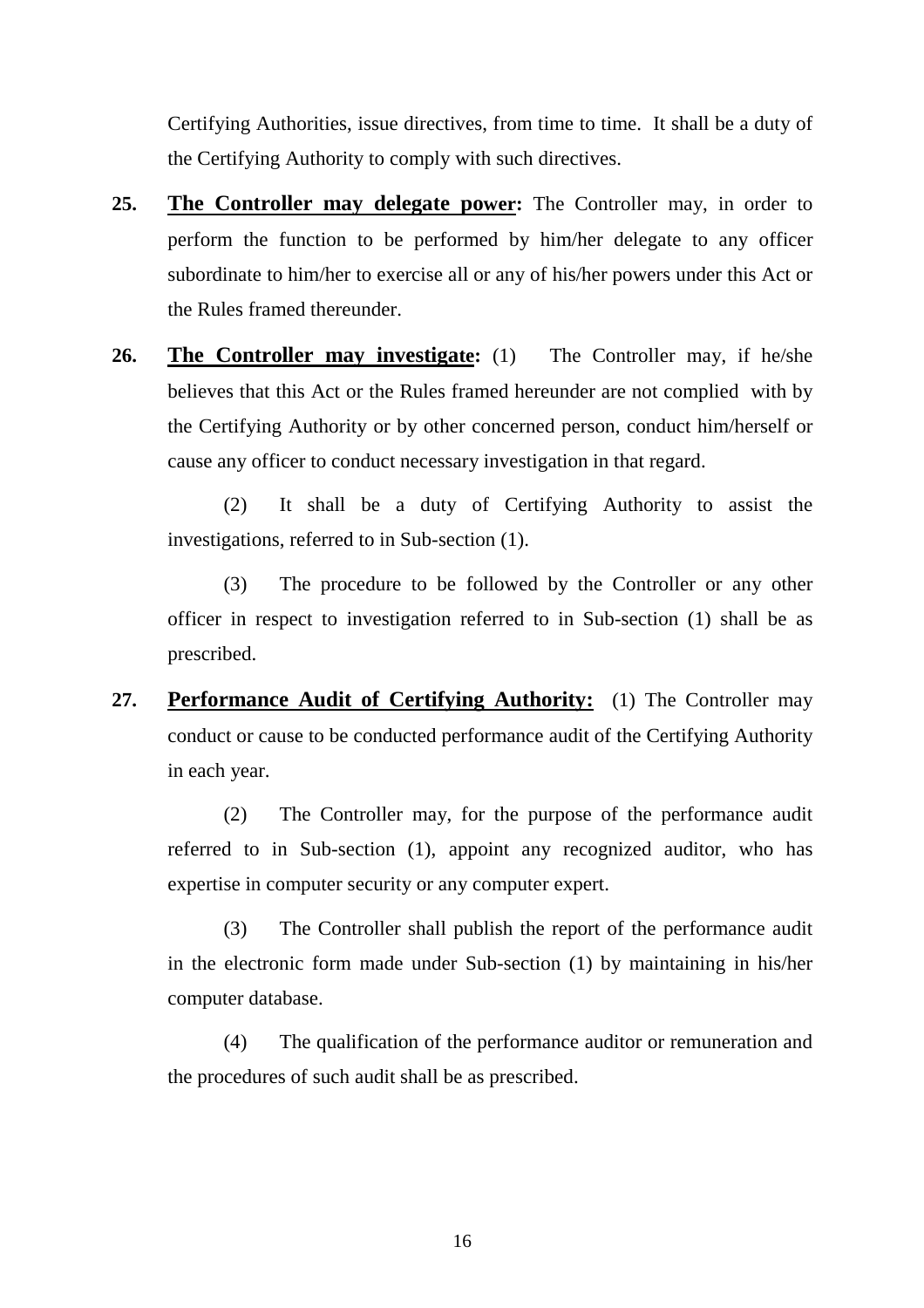(5) The Controller shall fix the standard of the service of Certifying Authority and publish a notice thereof publicly for the information to the public-in-general.

**28. The Controller to have the Access to Computers and data:** (1) The Controller shall, if there is a reasonable ground to suspect that provision of this Act and Rules framed hereunder has been violated, have the power to have the access to any computer system, apparatus, devices, data, information system or any other materials connected with such system.

(2) The Controller may, for the purpose of Sub-section (1), issue necessary directives to the owner of any computer system, apparatus, device, data, information system or any material connected with such system or to any other responsible person to provide technical or other cooperation as he/she deems necessary.

(3) It shall be the duty of the concerned person to comply with such directive issued under Sub-section (2).

**29. Record to be maintained:** (1) The Controller shall maintain records of all Certificates issued under this Act.

(2) The Controller shall, in order to ensure the privacy and security of the digital signatures, perform following functions:

- (a) To use Computer Security System,
- (b) To apply security procedures to ensure the privacy and integrity of digital signature,
- (c) To comply with the standard as prescribed,

(3) The Controller shall maintain and update computerized data base of all public keys in a computer system.

(4) For the purpose of verification of Digital Signature, the Controller shall make available a public key to any person requesting for such a key.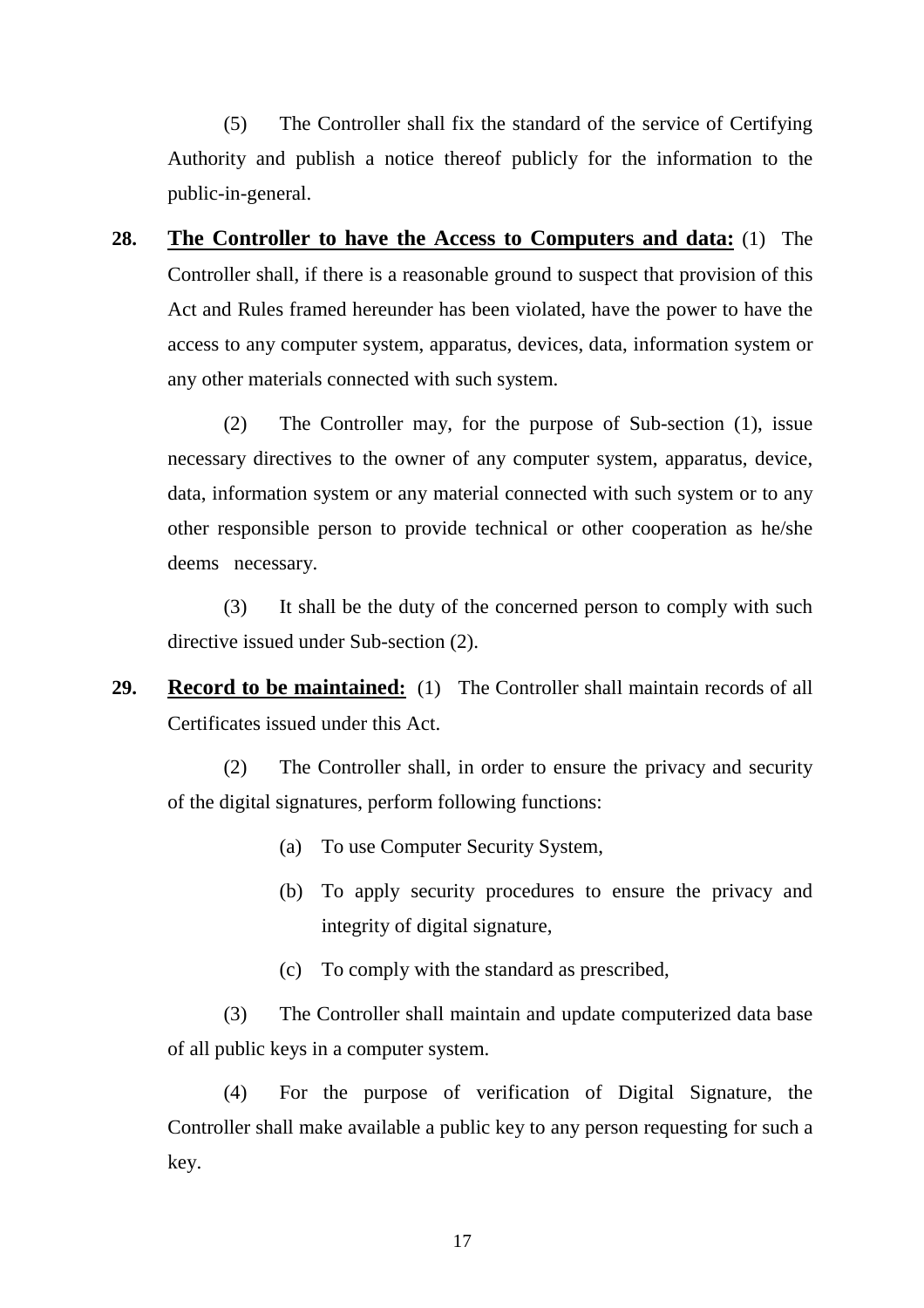## **Chapter-5**

## **Provisions Relating to Digital Signature and Certificates**

- **30. Certifying Authority may issue a Certificate:** Only a licensed or recognized Certifying Authority under this Act may issue a Digital Signature Certificate.
- **31. Apply to obtain a Certificate:** (1) Any person desirous to obtain Digital Signature Certificate may apply to the Certifying Authority in such a format along with such fee and other statements as prescribed.

(2) On receipt of an application under Sub-section (1), the Certifying Authority shall have to decide whether to issue or not a certificate to the applicant within one month of such application so received.

(3) The Certifying Authority shall, if it decides to issue a certificate under Sub-section (2), issue a Digital Signature Certificate within seven days affixing his signature in a prescribed format with the inclusion of such statements as prescribe and if it decides to reject to issue such certificate, the applicant shall be notified the reasons for rejection within seven days.

- **32. Certificate may be suspended:** (1) Certifying Authority may suspend the Certificate in following circumstances:
	- (d) If the subscriber obtaining the certificate or any person authorized to act on behalf of such a subscriber, requests to suspend the certificate.
	- (e) If it is found necessary to suspend the certificate that contravenes public interest as prescribed.
	- (f) If it is found that significant loss might be caused to those persons who depend on the certificate by the reason that provisions of this Act or the Rules framed hereunder were not followed at the time of issuance of the certificate, and if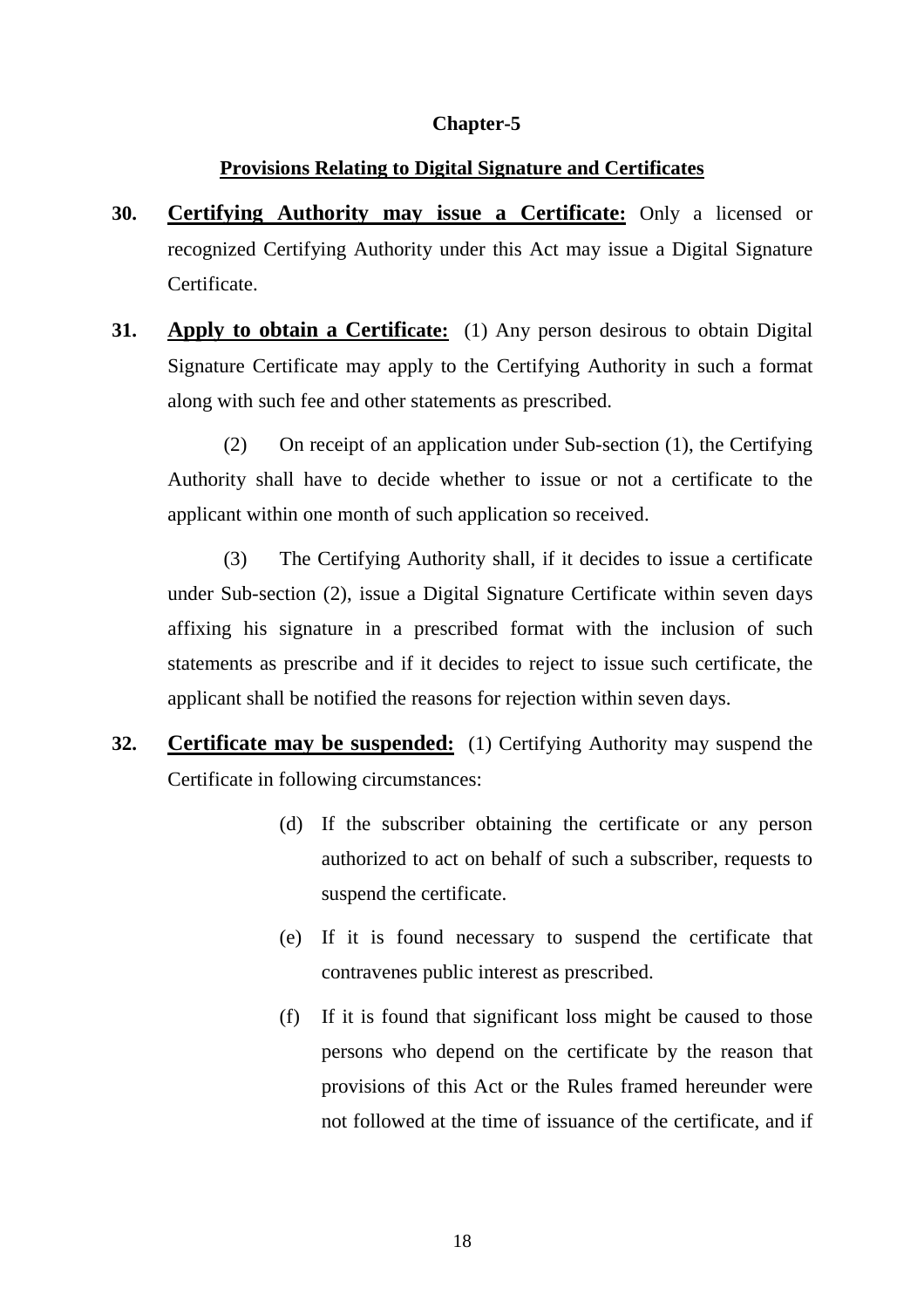the controller instructs to suspend the certificate having specified the above ground.

(2) Grounds and procedures for suspension and release of the suspended certificates shall be as prescribed.

- **33. Certificate may be revoked:** (1) The Controller or the Certifying Authority may revoke a Certificate in following conditions:
	- (g) Where the subscriber or any other person authorized by him requests to revoke a certificate,
	- (h) If it is necessary to revoke in a certificate that contravenes the public interest as prescribed,
	- (i) Upon the death of the subscriber,
	- (j) Upon the insolvency, winding up or dissolution of the company or corporate body under the prevailing laws, where the subscriber is a company or a corporate body.
	- (k) If it is proved that a requirement for issuance of the Certificate was not satisfied.
	- (l) If a material fact represented in the certificate is proved to be false.
	- (m) If a key used to generate key pair or security system was compromised in a manner that affects materially the Certificate's reliability.

(2) The procedures to be followed by the Controller or Certifying Authority with respect to revocation of a Certificate shall be as prescribed.

**34. Notice of Suspension or Revocation:** (1) Where a Certificate is suspended or revoked under sections 32 or 33, the Certifying Authority or the Controller, as the case may be, shall publish a public notice thereof maintaining its record in their repository.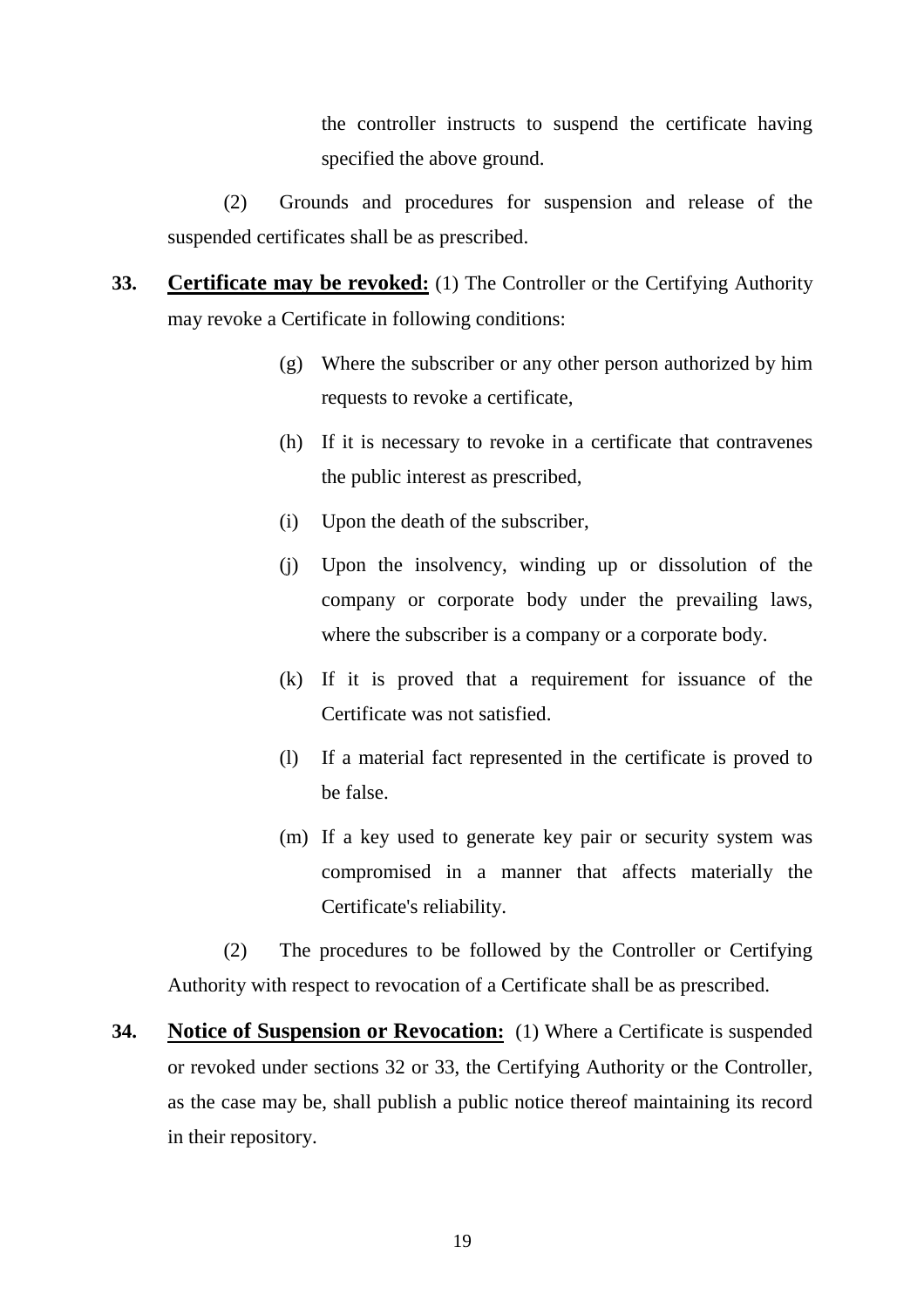(2) It shall be the responsibility of the Certifying Authority or the Controller, as the case may be, to communicate the subscribers as soon as possible on suspension or revocation Certificates.

#### **Chapter-6**

#### **Functions, Duties and Rights of Subscriber**

**35. To Generate Key pair:** (1) Where any Certificate issued by the Certifying Authority and accepted by subscriber, consisting of a public key which corresponds to the key pair and to be listed in such Certificate and if such key pair is supposed to be generated by the subscriber only, then the subscriber shall generate such key pair by applying the secured asymmetric crypto system.

(2) Notwithstanding anything contained in Sub-section (1), if a Certifying Authority and the subscriber have concluded an agreement or the Certifying Authority has accepted any specific system regarding the security system to be used to generate the key pair, then, it shall be the duty of subscriber to apply the security system as specified in agreement or accepted by the Certifying Authority.

- **36. To Accept a Certificate:** (1) The certificate shall be deemed to have been accepted by the subscriber in the following conditions:
	- (n) If he publishes such a certificate or authorizes to publish to one or more persons, or
	- (o) If there exists any ground of his acceptance to such certificate which may cause to believe it.

(2) If the certificate is accepted it shall be deemed that the subscriber, by that reason, has guaranteed to all who reasonably rely on the information contained in the certificate that-

(a) The subscriber holds the private key corresponding to the public key and is entitled to hold the same,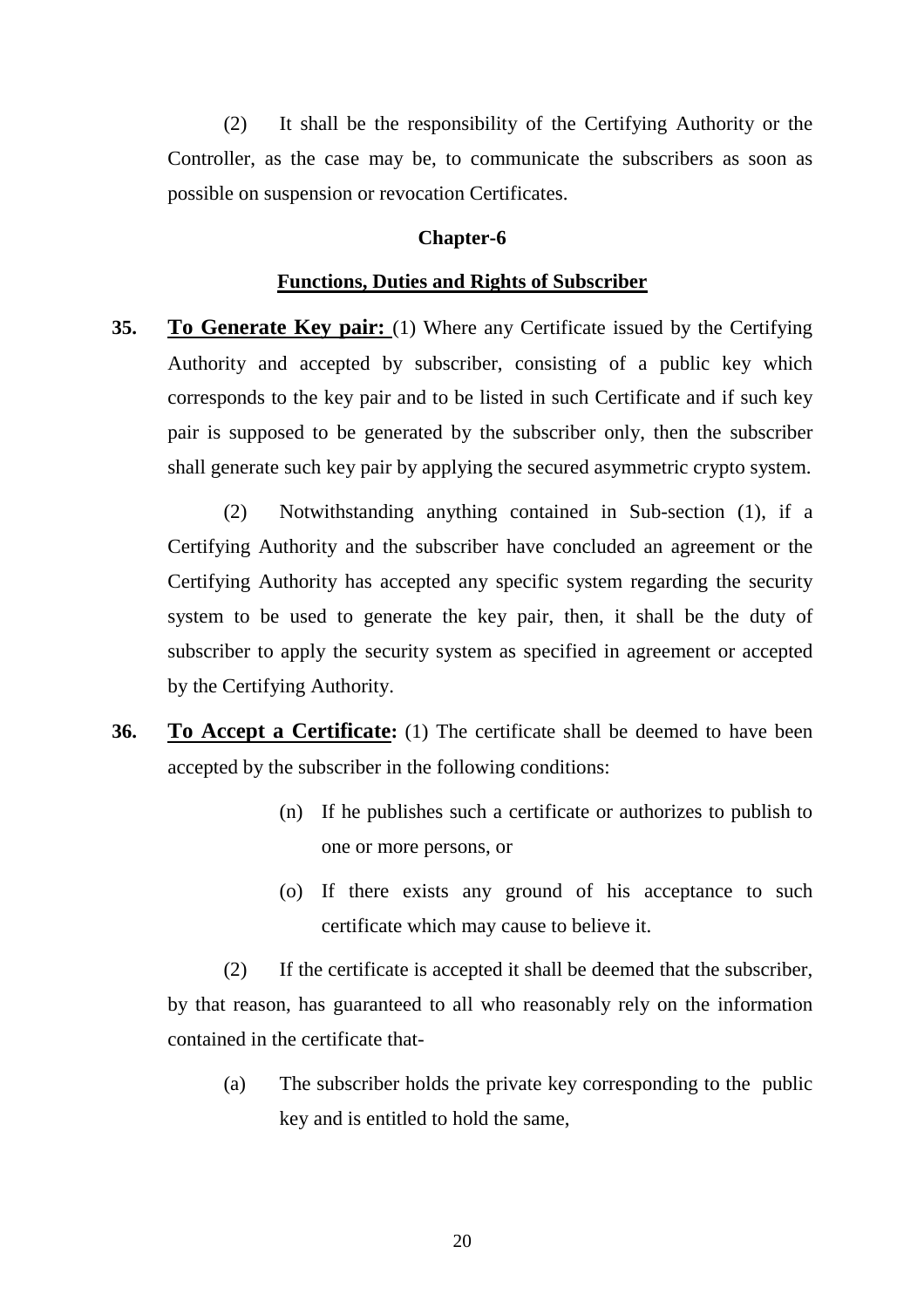- (b) All representations and information made by the subscriber to the Certifying Authority in course of issuance of the certificate are true and correct and all facts relevant to the information contained in the certificate are true, and
- (c) All information mentioned in the certificate is, to the best knowledge of subscriber, is true and correct.
- **37. To retain the private key in a secured manner:** (1) Every subscriber shall exercise reasonable care to retain control of the private key corresponding to the public key listed in the Certificate and adopt all measures to prevent its disclosure to a person not authorized to affix the digital signature of subscriber.

(2) If the private key has been disclosed or compromised by any reason whatsoever, then, the subscriber shall communicate the same without any delay to the Certifying Authority and on receipt of such information the Certifying Authority shall immediately suspend such a Certificate.

(3) If a certificate is suspended under this Act, it shall be a duty of the subscriber to retain the private key under this section in a safe manner throughout the duration of such suspension of Certificate.

**38. To Deposit the Private Key to the Controller:** (1) If the Controller thinks, in order to protect the sovereignty or integrity of Nepal, to maintain the friendly relations with friendly countries, to maintain the law and order, to prevent from committing of any offence under the laws prevailing, and or in other conditions as prescribed, necessary to issue an order to any subscriber to deposit the private key to him/her specifying reason there for, such a subscriber shall immediately deposit the private key to the Controller.

 (2) The controller shall not inform any unauthorized person about the private key deposited as per sub section (1).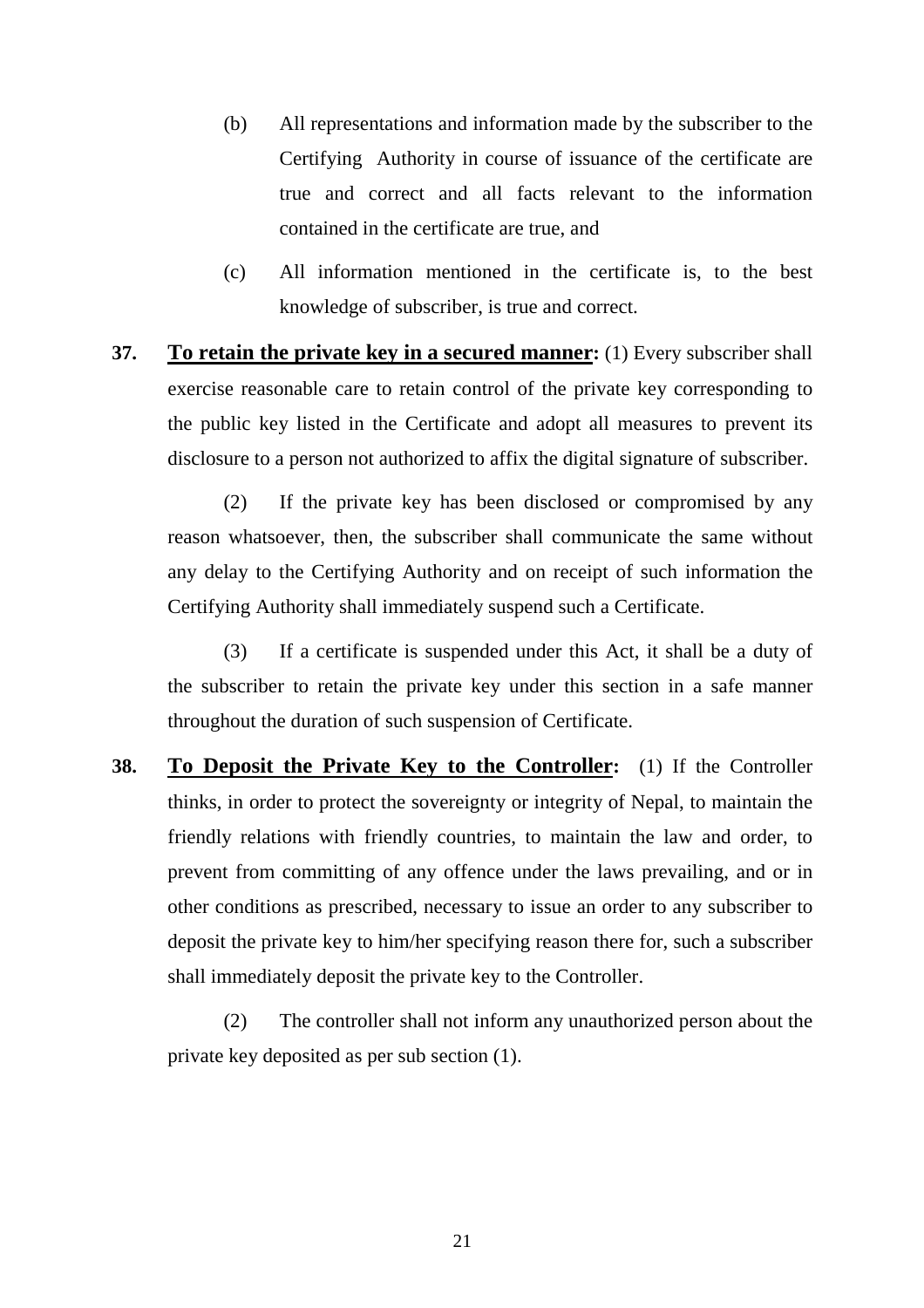#### **Chapter-7**

#### **Electronic Record and Government use of Digital Signature**

**39. Government Documents may be published in electronic form:** (1) Government of Nepal may also publish ordinance, Act, Rules Bye-laws, Formation Orders or notifications or any other matters in the electronic form which are published in the Nepal Gazette under the prevailing laws.

(2) Where the prevailing law provides for the filing of any form, application or any other document or any record to be generated or retained or secured and or any license or permit or approval or certificate to be issued or provided or any payment to be made in any Government agency, or public entity or in any bank or financial institution operating business within the Nepal, it may be filed, generated, retained or secured or issued or granted in electronic form or payment may be made in electronic mode of communication, and, it shall not be denied to provide the legal validity to such form, application, document record, license, permit or approval, certificate or payment on the ground of the use of electronic form or electronic communication mode.

**40. To Accept the Document in Electronic Form:** (1)Government agency or public entity or bank or financial institutions operating business within the Nepal may also accept any document and payment to be submitted or paid to them under the prevailing law in electronic form or through any electronic mode and if such documents and submitted or payment is made, as the case may be, it shall not be denied to grant legal recognition merely on the ground that it was accepted electronic form or through any electronic mode.

(2) Notwithstanding anything contained in Sub-section (1) no Government agency or public entity or bank of financial institution operating business within the Nepal shall, except in the conditions as prescribed and government agencies as prescribed, be compelled to accept any document or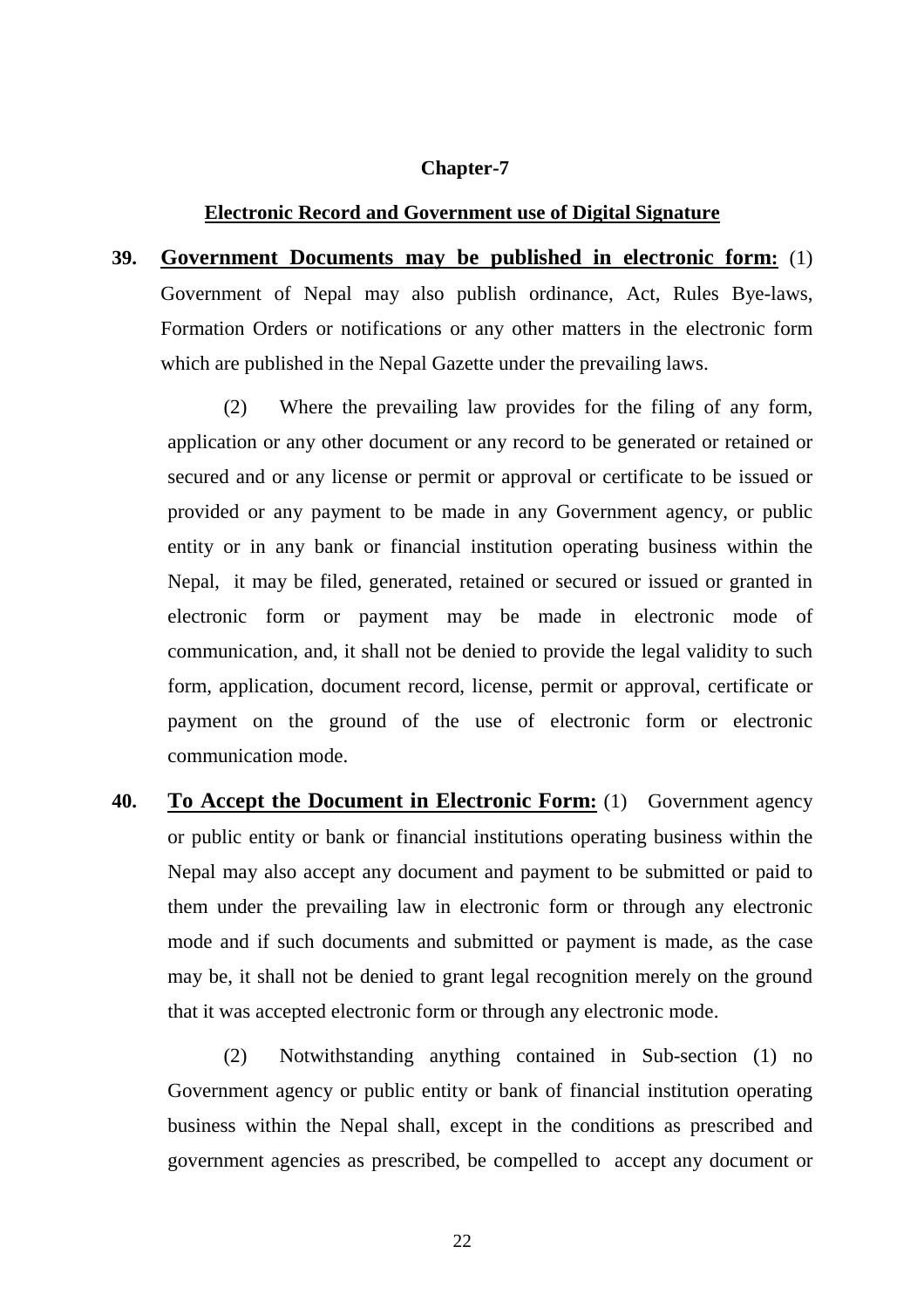payment in electronic form, and such an agency or institution shall, except in the conditions and agency as prescribed, not compel to any other persons to accept any document in electronic form or the payment through any electronic form.

(3) For the purpose of Sub-section (1), the provision relating to the procedure, process and format to be followed shall as prescribed.

**41. Use of Digital Signature in Government Offices:** (1) Where it is required that the concerned person shall have to affix his/her signature in any document or record for verification of such document or record to be transmitted or issued by any Government agency or public entity or bank or financial institution operating business within the Nepal or to be accepted by such agency or institution then, Government of Nepal may, if it thinks appropriate, make a provision to use digital signature instead of such a signature.

(2) Notwithstanding anything contained elsewhere in this Act, Government of Nepal may, for the purpose of the provision made in Subsection (1), prescribe additional security procedure for the verification and authentication of such digital signature.

(3) Provisions regarding the Certifying Authority and Digital Signature Certificate to be used by the government agency or entity referred to in Sub-section (1), shall be as prescribed.

#### **Chapter –8**

#### **Provisions Relating to Network Service**

- **42. Liability of Network Service Providers:** Intermediaries providing their services as network service providers shall undertake the following liabilities in regard to such service provided by them:
	- (a) Liabilities referred to in the agreement made with the subscriber in regard to service provision,.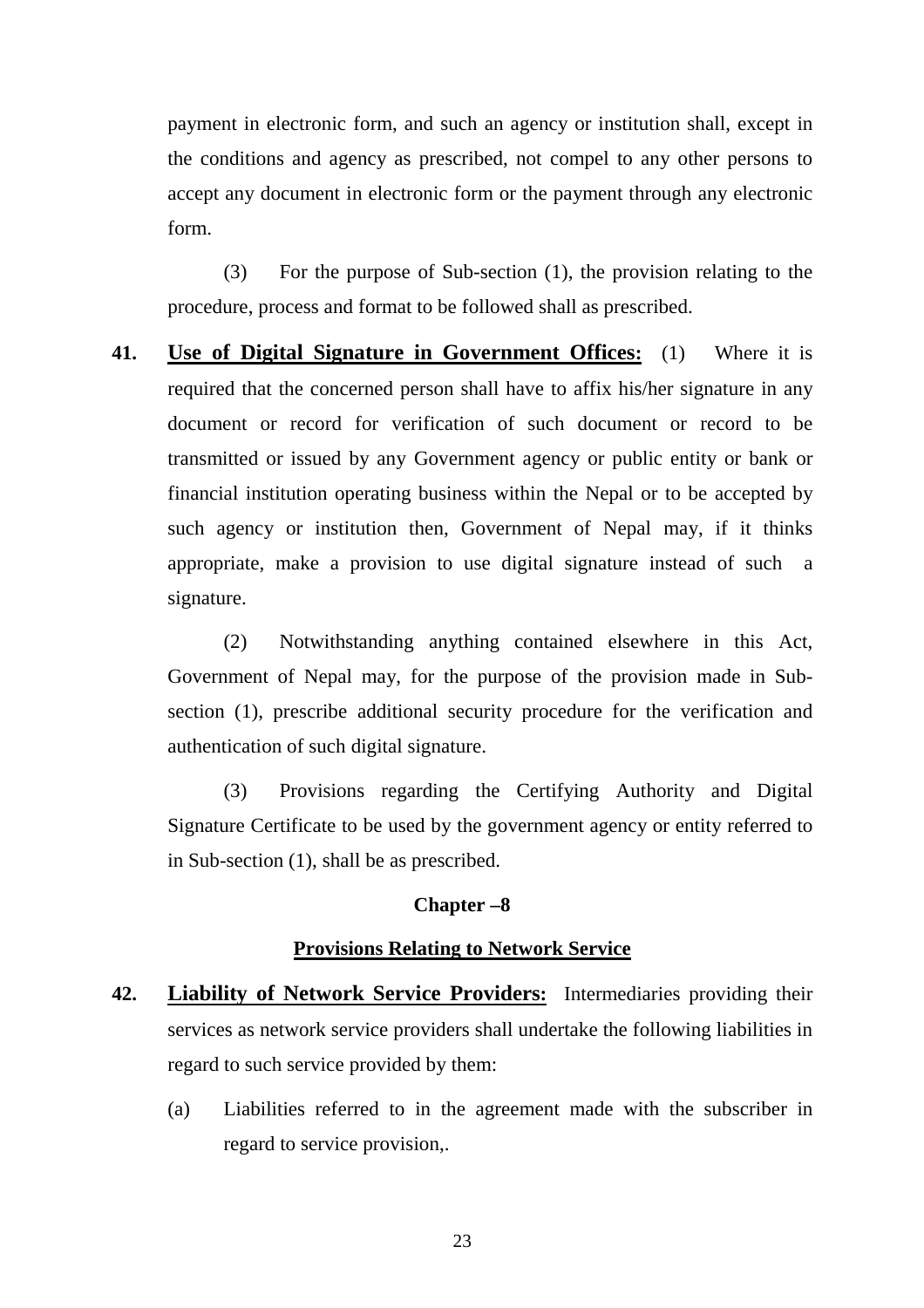- (b) Liabilities referred to in the license of network service providers, and,
- (c) Any such other liability as prescribed.
- **43. Network Service Provider not to be Liable:** Notwithstanding anything contained in Section 42, no network service provider shall be liable to bear any criminal or civil liability arising from any fact or statement mentioned or included in the information or data of the third party made available in electronic form by him/her merely on the ground that he/she has made available the access to such information or data.

Provided that, such a person or institution providing network service shall not be relieved from such liability, if he/she has made available access to such information or data with the knowledge that any fact or statement mentioned or included in such information or data contravene this Act or Rules framed hereunder.

**Explanation**: For the purpose of this section" Third Party" means a net work service provider who provides service as intermediary and any person over whom there is no control of the network service provider.

## **Chapter -9**

## **Offence Relating To Computer**

**44. To Pirate, Destroy or Alter computer source code:** When computer source code is required to be kept as it is position for the time being the prevailing law, if any person, knowingly or with malafide intention, pirates, destroys, alters computer sources code to be used for any computer, computer programme, computer system or computer network or cause, other to do so, he/she shall be liable to the punishment with imprisonment not exceeding three years or with a fine not exceeding two hundred thousand Rupees or with both.

**Explanation:** For the purpose of this section "computer source code" means the listing of programmes, computer command, computer design and layout and programme analysis of the computer resource in any form.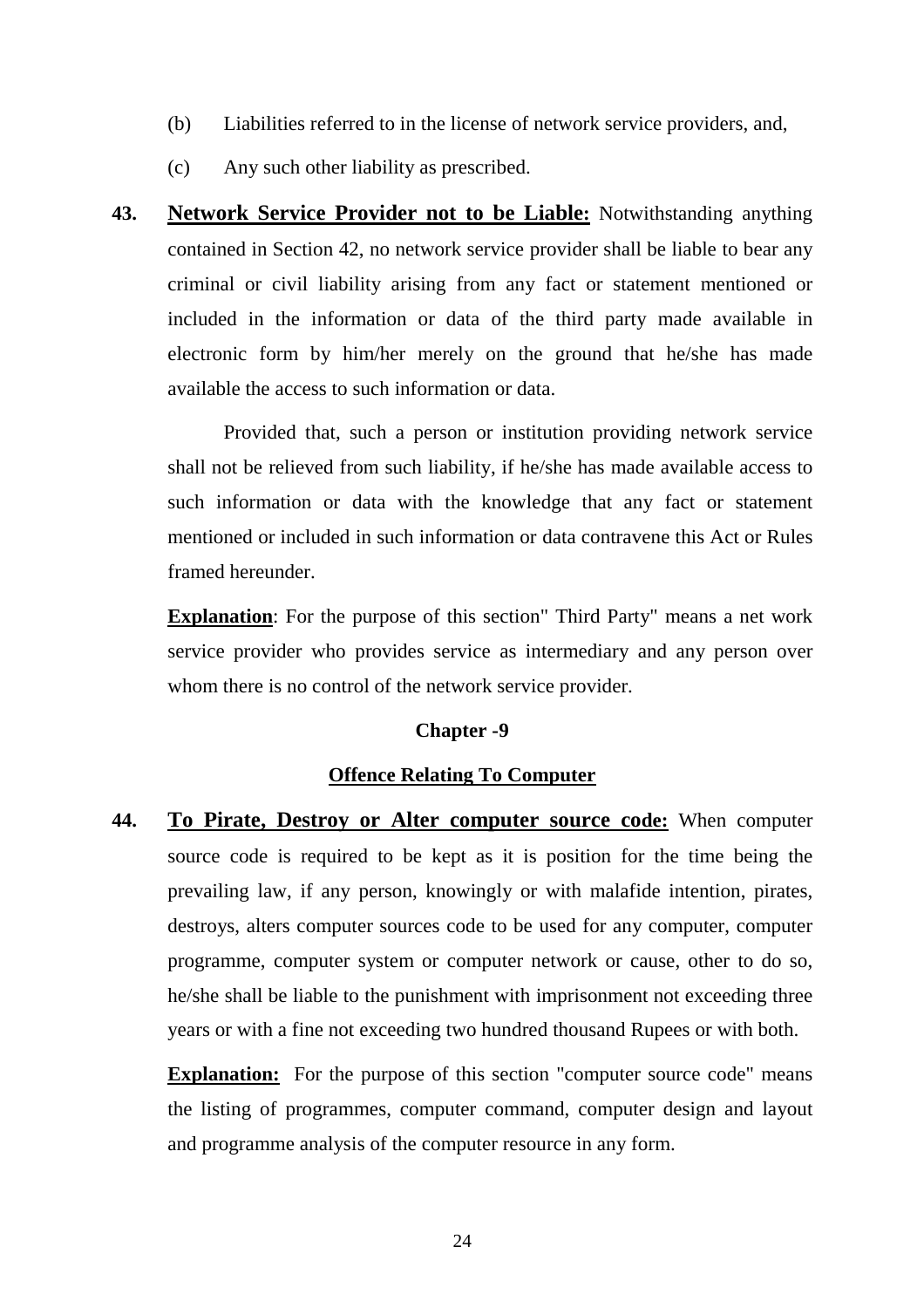- **45. Unauthorized Access in Computer Materials:** If any person with an intention to have access in any programme, information or data of any computer, uses such a computer without authorization of the owner of or the person responsible for such a computer or even in the case of authorization, performs any act with an intention to have access in any programme, information or data contrary to from such authorization, such a person shall be liable to the punishment with the fine not exceeding Two Hundred Thousand Rupees or with imprisonment not exceeding three years or with both depending on the seriousness of the offence.
- **46. Damage to any Computer and Information System:** If any person knowingly and with a *mala fide* intention to cause wrongful loss or damage to any institution destroys, damages, deletes, alters, disrupts any information of any computer source by any means or diminishes value and utility of such information or affects it injuriously or causes any person to carryout such an act, such a person shall be liable to the punishment with the fine not exceeding two thousand Rupees and with imprisonment not exceeding three years or with both.
- **47. Publication of illegal materials in electronic form:** (1) If any person publishes or displays any material in the electronic media including computer, internet which are prohibited to publish or display by the prevailing law or which may be contrary to the public morality or decent behavior or any types of materials which may spread hate or jealousy against anyone or which may jeopardize the harmonious relations subsisting among the peoples of various castes, tribes and communities shall be liable to the punishment with the fine not exceeding One Hundred Thousand Rupees or with the imprisonment not exceeding five years or with both.

(2) If any person commit an offence referred to in Sub-section (1) time to time he/she shall be liable to the punishment for each time with one and one half percent of the punishment of the previous punishment.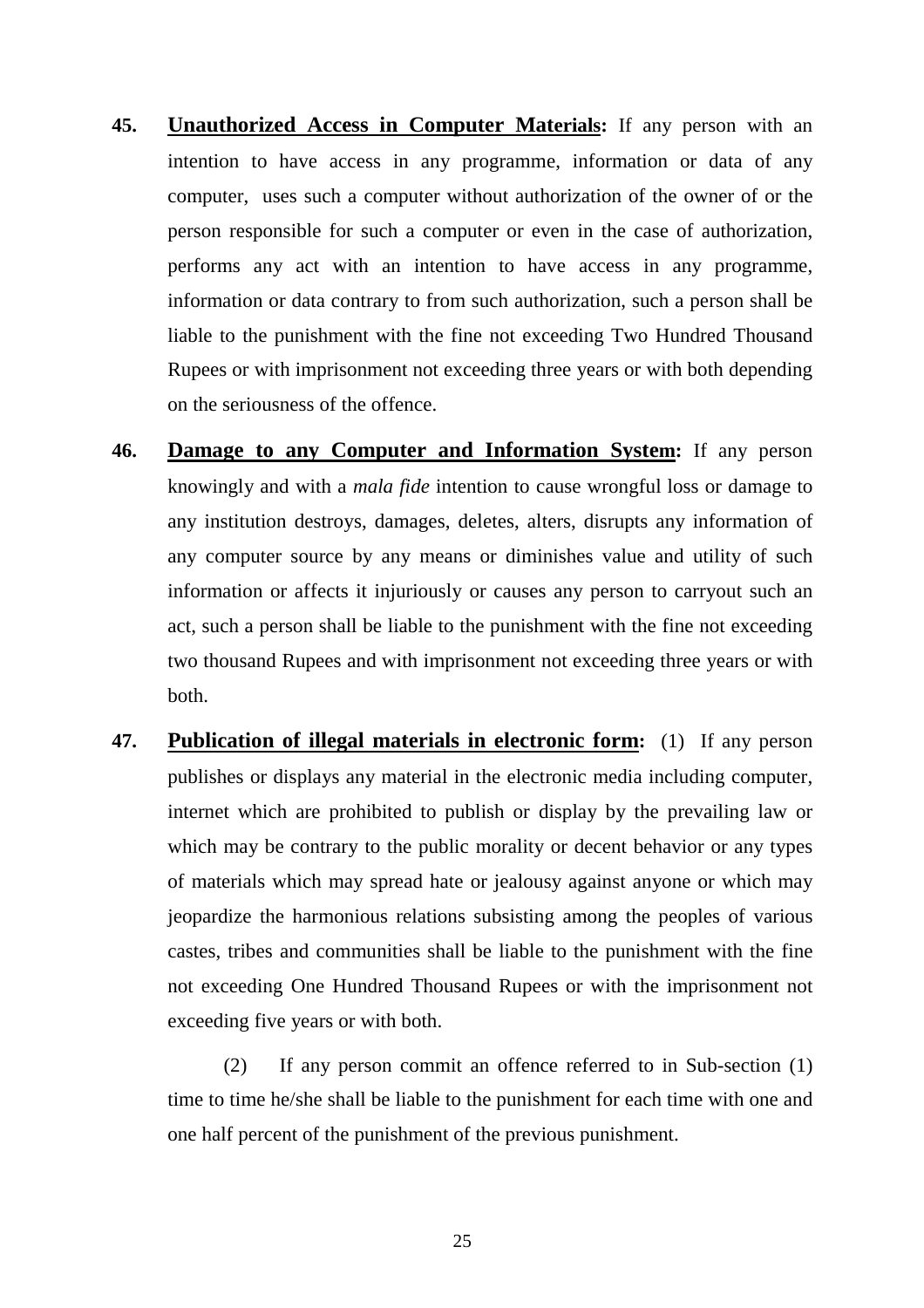- **48. Confidentiality to Divulge:** Save otherwise provided for in this Act or Rules framed hereunder or for in the prevailing law, if any person who has an access in any record, book, register, correspondence, information, documents or any other material under the authority conferred under this Act or Rules framed hereunder divulges or causes to divulge confidentiality of such record, books, registers, correspondence, information, documents or materials to any unauthorized person, he/she shall be liable to the punishment with a fine not exceeding Ten Thousands Rupees or with imprisonment not exceeding two years or with both, depending on the degree of the offence.
- **49. To inform False statement:** If any person with an intention to obtain a license from Certifying Authority under this Act or with any other intention either to Controller or with an intention to obtain Digital Signature Certificate or with any other intention conceals statement knowingly or lies any statement to be submitted to the Certifying Authority any false statements shall be liable to the punishment with a fine not exceeding One Hundred Thousands rupees or with an imprisonment not exceeding two years or with both.
- **50. Submission or Display of False License or Certificates:** (1) If any person who works as a Certifying Authority without a license issued by the Controller under this Act, shall be liable to the punishment with a fine not exceeding one hundred thousands Rupees or with an imprisonment not exceeding two years or with both, depending on seriousness of the offence.

(2) Any person without obtaining a license from the Certifying Authority publishes a fake license or false statement in regard to license or provides to any person by any other means, shall be liable to the punishment not exceeding one hundred thousand Rupees in the case where the act referred to in Sub-section (1) has not been accomplished by such a person.

(3) If any person publishes or otherwise makes available a certificate to any other person by any means knowingly that a certificate is not issued by the Certifying Authority referred to in such a certificate or the subscriber listed in such certificate has not accepted the certificate or such a certificate is already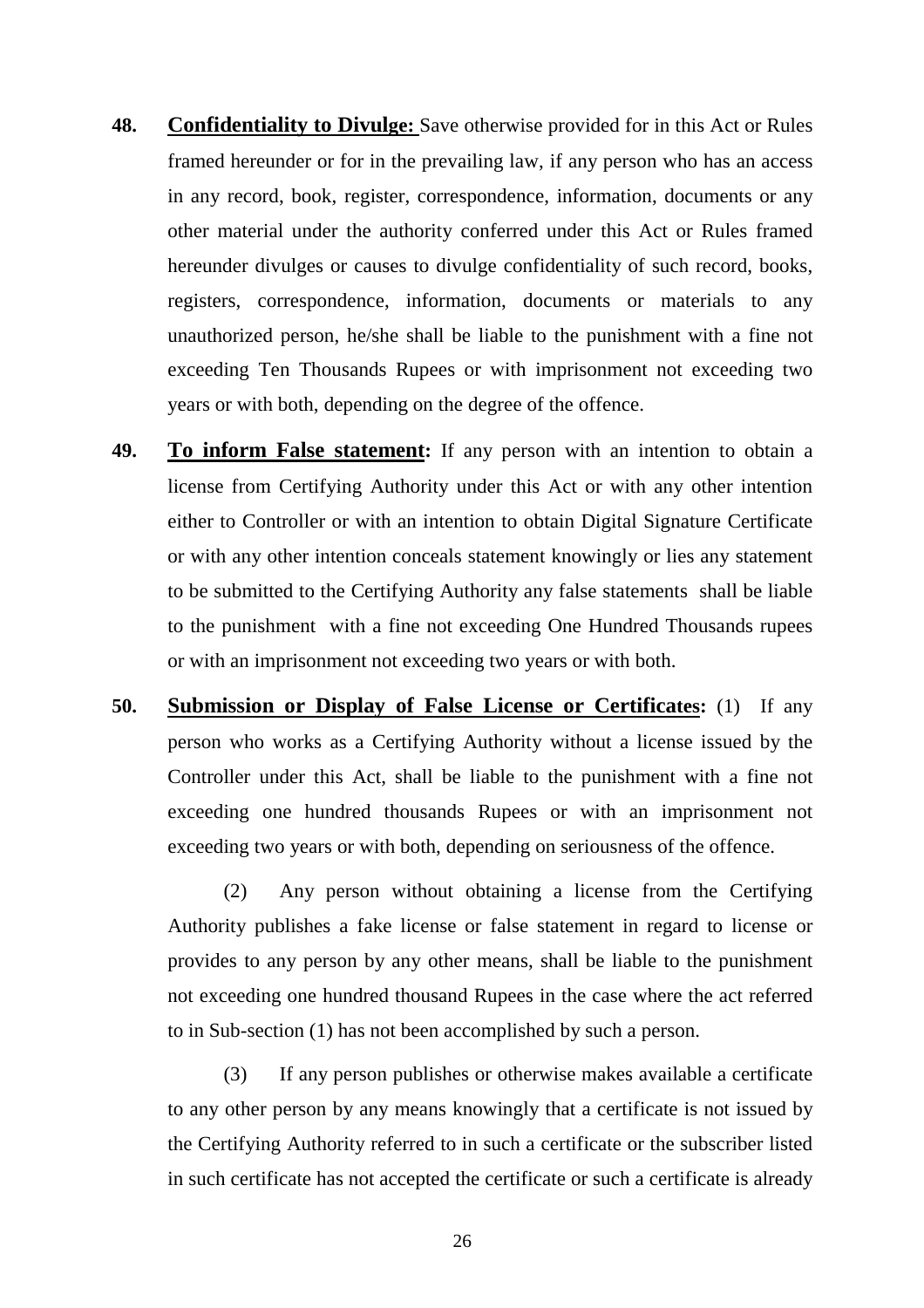suspended or revoked, shall be liable to the punishment with a fine not exceeding one hundred thousands Rupees or with an imprisonment not exceeding two years or with both.

Provided that, if such a certificate suspended or revoked is published or provided for the purpose of verification of the Digital Signature before it was suspended or revoked, it shall not be deemed to have been committed an offence under this Sub-section.

**51. Non-submission of Prescribed Statements or Documents:** (1) If any person responsible to submit any statement, document or report to the Controller or Certifying Authority under this Act or Rules framed hereunder, fails to submit such statement, document, or report within the specified time limit, such a person shall be liable to the punishment with a fine not exceeding fifty thousands Rupees.

(2) Any person who fails to maintain duly any book, register, records or account and in a secured manner to be maintained duly and in a secured manner under this Act or Rules framed hereunder shall be liable to the punishment with a fine not exceeding fifty thousands Rupees.

- **52. To commit computer fraud:** If any person, with an intention to commit any fraud or any other illegal act, creates, publishes or otherwise provides digital signature certificate or acquires benefit from the payment of any bill, balance amount of any one's account, any inventory or ATM card in connivance of or otherwise by committing any fraud, amount of the financial benefit so acquired shall be recovered from the offender and be given to the person concerned and such an offender shall be liable to the punishment with a fine not exceeding one hundred thousand Rupees or with an imprisonment not exceeding two years or with both.
- **53. Abetment to commit computer related offence:** A person who abets other to commit an offence relating to computer under this Act or who attempts or is involved in the conspiracy to commit such an offence shall be liable to the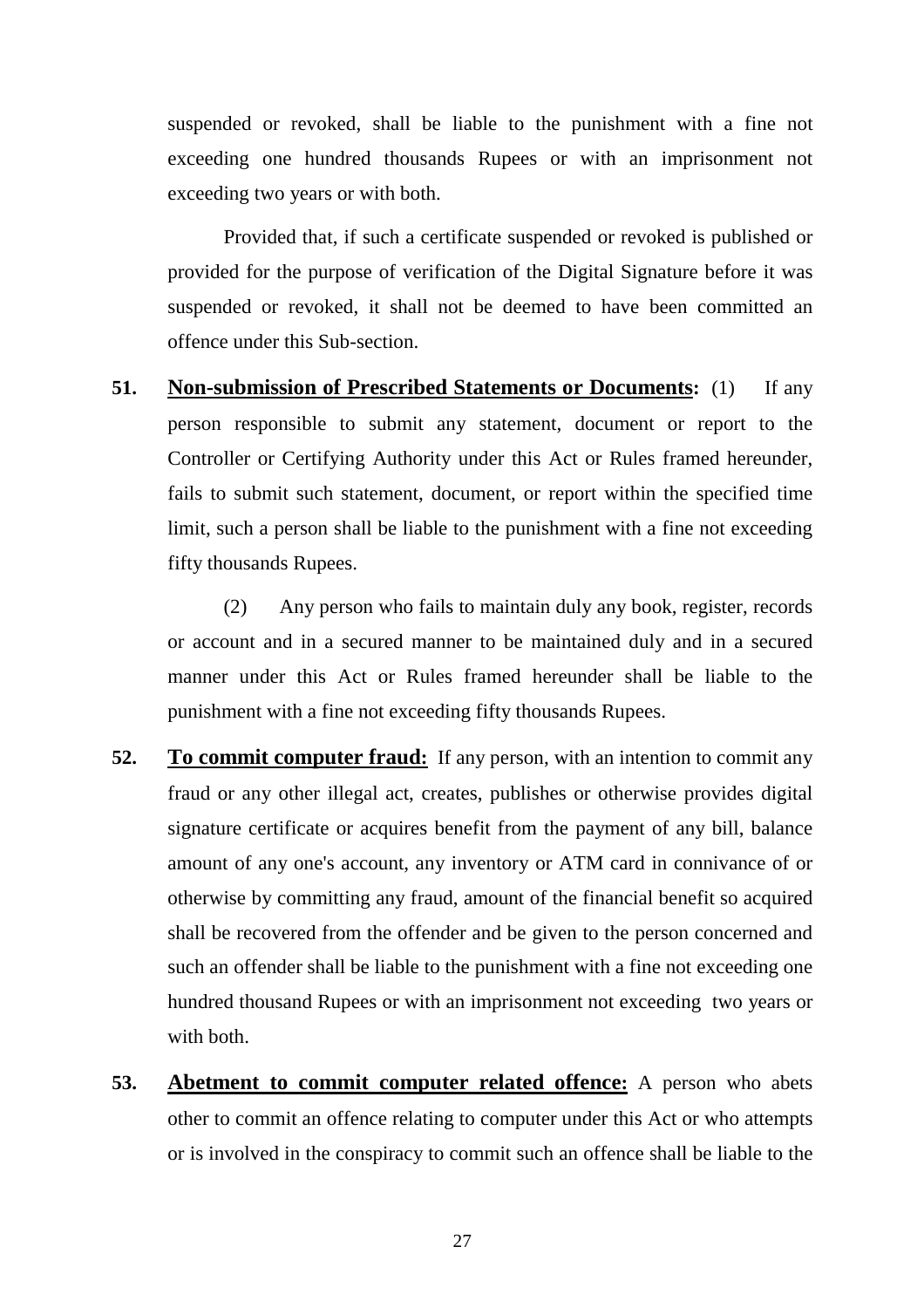punishment with a fine not exceeding fifty thousand Rupees or with imprisonment not exceeding six months or with both, depending on the degree of the offence.

- **54. Punishment to the Accomplice:** A person who assists others to commit any offence under this Act or acts as accomplice, by any means shall be liable to one half of the punishment for which the principal is liable.
- **55. Punishment in an offence committed outside Nepal:** Notwithstanding anything contained in the prevailing laws, if any person commits any act which constitutes an offence under this Act and which involves the computer, computer system or computer network system located in Nepal, even though such an act is committed while residing outside Nepal, a case may be filed against such a person and shall be punished accordingly.
- **56. Confiscation:** Any computer, computer system, floppy, compact disks, tape drivers, softwares or any other accessory devices used to commit any act deemed to be an offence relating to computer under this Act shall be liable to confiscation.
- **57. Offences Committed by a corporate body:** (1) If any act is done by a corporate body which deems an offence under this Act, such an offence shall be deemed to have been committed by a person who was responsible as chief for the operation of the corporate body at the time of committing such an offence.

Provided that, if the person who was responsible as a chief for the operation of such a corporate body proves that such an offence was committed without his/her knowledge or that he/she exercised all reasonable efforts to prevent such an offence, he/she shall not be liable to the guilty.

(2) Notwithstanding anything contained in Sub-section (1), if it is proved that any offence under this Act committed by a corporate body with the consent or in knowledge or by the reason of negligence of a director, manager, secretary or any other responsible person of such corporate body, such an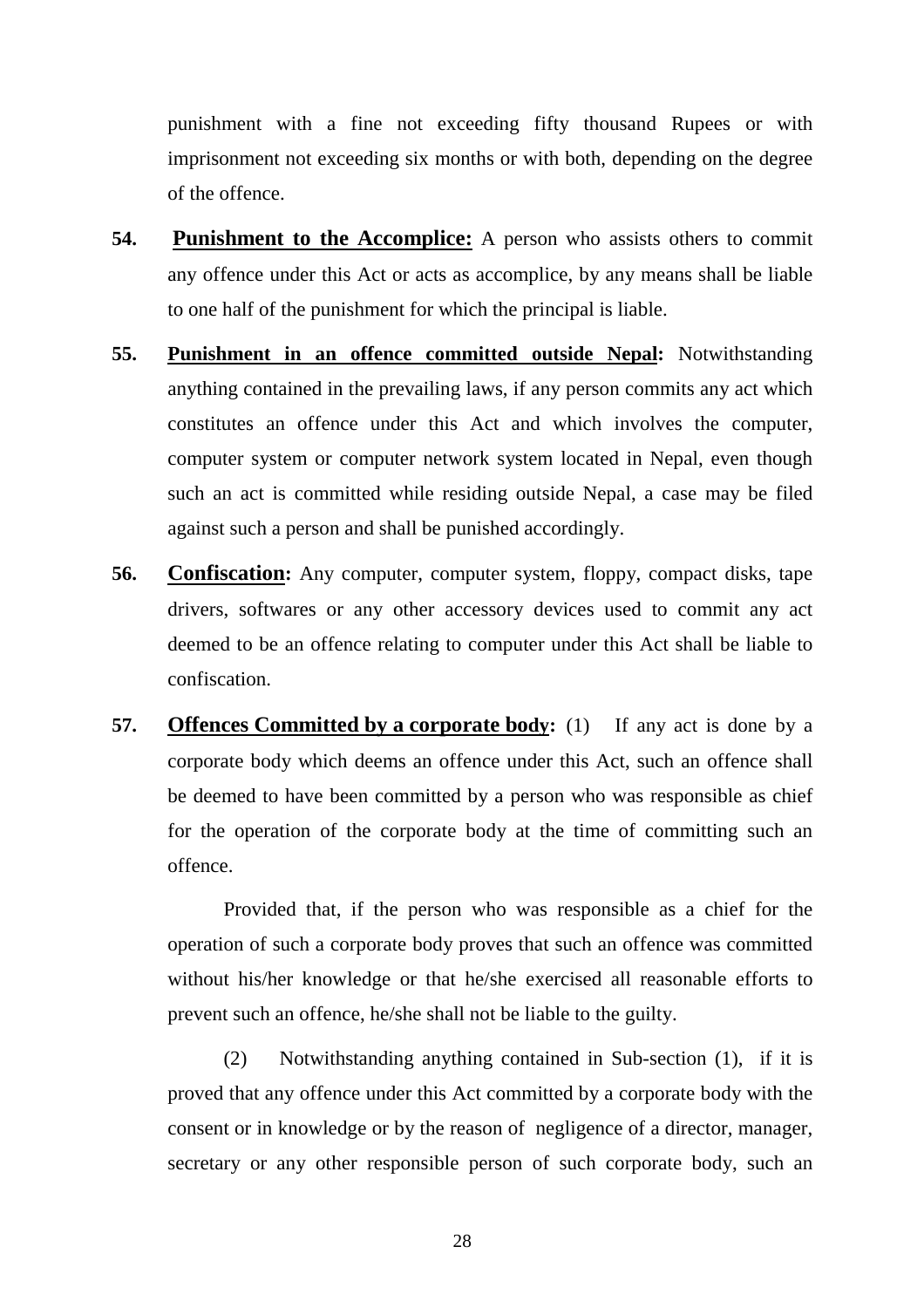offence shall be deemed to have been committed by such a corporate body and by a director, manager, secretary or other responsible person of such a corporate body.

- **58. Other Punishment:** If any violation of this Act or Rules framed hereunder has been committed, for which no penalty has been separately provided, such a violator shall be liable to the punishment with a fine not exceeding fifty thousand Rupees, or with an imprisonment not exceeding six months or with both.
- **59. No Hindrance to Punish Under the Laws prevailing:** If any act deemed to be an offence under this Act shall also be deemed to be another offence under the laws prevailing, it shall not be deemed to have been hindered by this Act to file a separate case and punish accordingly.

## **Chapter-10**

## **Provisions Relating to Information Technology Tribunal**

- **60. Constitution of a Tribunal:** (1) Government of Nepal shall, in order to initiate the proceedings and adjudicate the offences concerning computer as referred to in Chapter -9, constitute a three member Information Technology Tribunal consisting of one member each of law, Information Technology and Commerce by notification in the Nepal Gazette from amongst the persons who are qualified under section 60.
	- (2) The Law Member shall be the chairperson of the Tribunal.
	- (3) The Tribunal shall exercise its jurisdiction as prescribed.

(4) Any person aggrieved by an order or a decision made by Tribunal may appeal to the Appellate Tribunal within thirty five days from the date of such order or decision, as the case may be.

**61. Qualification of the Member of the Tribunal:** (1) Any person who has the knowledge in information technology and, who is or who has been or who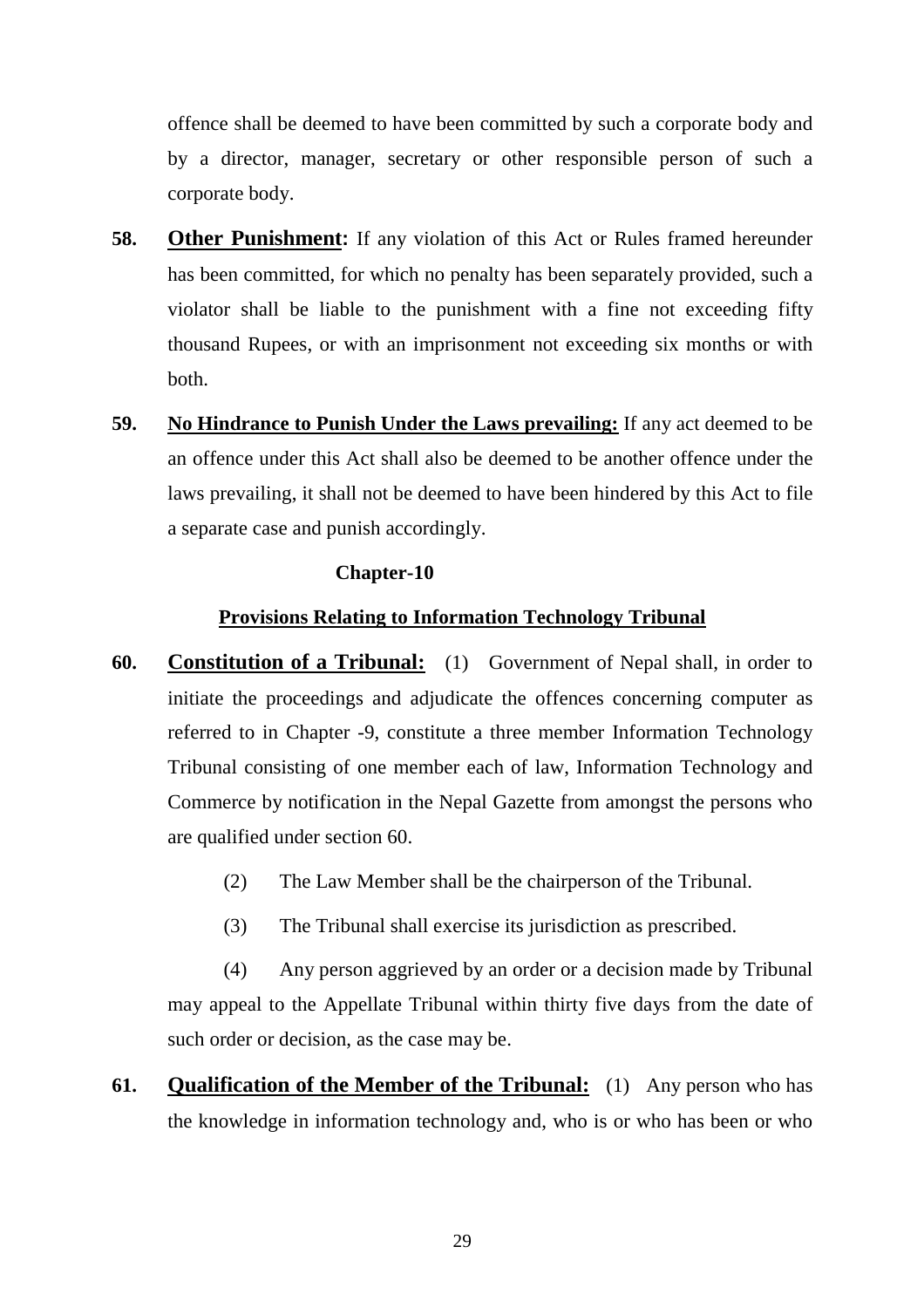is qualified to be a judge in the District Court, shall be eligible to be a law member of the Tribunal.

(2) A Nepalese citizen who holds at least master degree in computer science or information technology and who has at least three years experience in the field of electronic transactions, information technology or electronic communication, shall be eligible to be a information technology member of the Tribunal.

(3) A Nepali citizen who holds at least master degree in management or commerce and who has specialization in the field of electronic transaction and who has at least three years experience in the related field shall be eligible to be a commerce member of the Tribunal.

**62. Terms of office, remuneration and conditions of service of the Member of Tribunal:** (1) The term of office of a member of the Tribunal shall be of five years and he/she shall be eligible for reappointment.

(2) Remuneration and the terms and conditions of the service of a Member of the Tribunal shall as prescribed.

(3) Every Member of the Tribunal shall, before assuming his/her office, take the oath of his/her office and secrecy before the Chief Judge of Appellate Court in a format and in a manner as prescribed.

- **63. Circumstances under which office shall be fallen vacant and filling up of vacancy:** (1) Office of a Member of the Tribunal shall be fallen vacant in the following circumstances:
	- a) On expiry of terms of office,
	- b) On attainment of sixty three years of age.
	- c) On death,
	- d) If one tenders resignation,
	- e) If one is convicted by a court on any criminal offence involving moral turpitude, or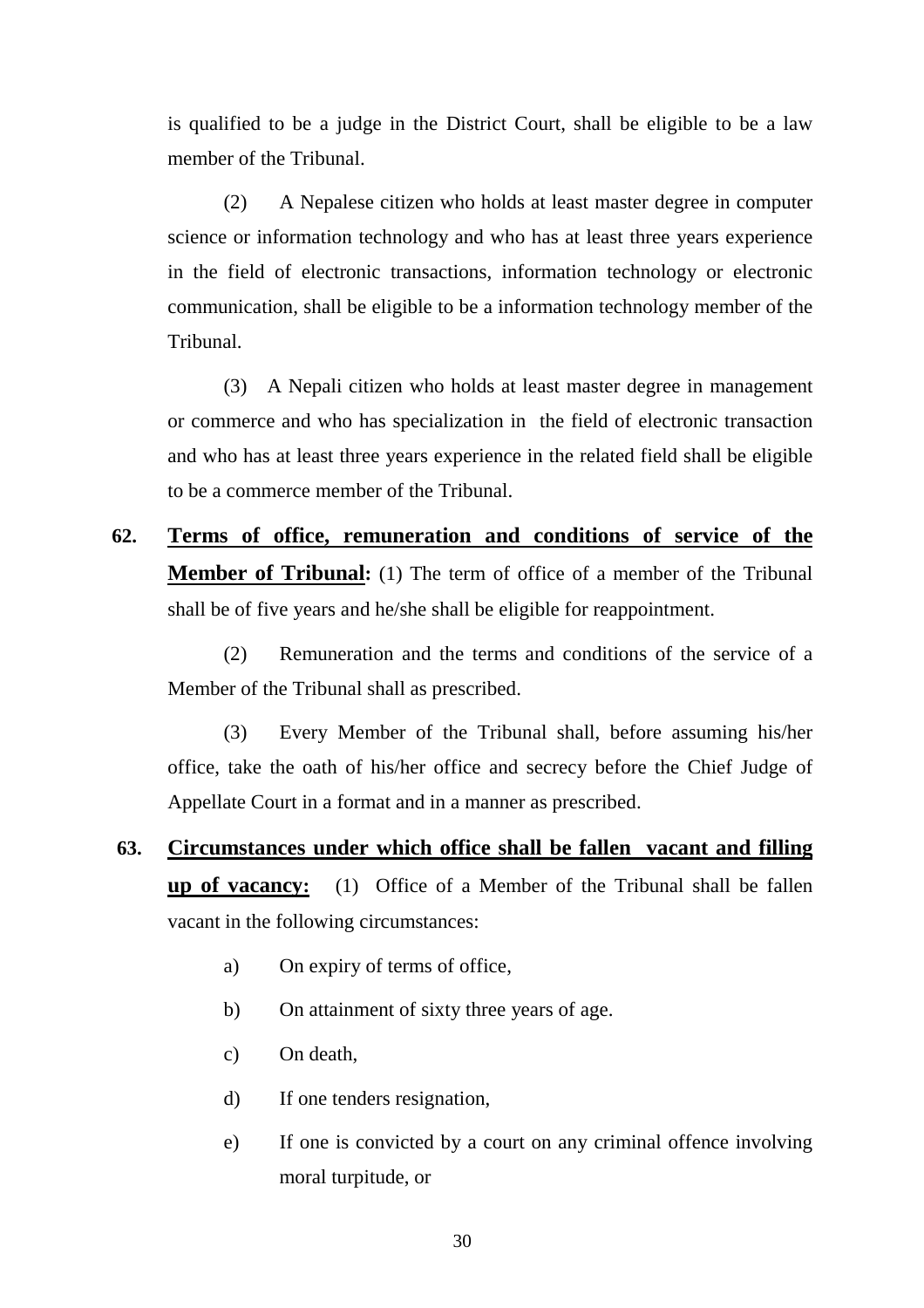f) If it is proved that one has misbehavior or has become incompetent to perform one's duty while making an inquiry by Government of Nepal on the charge that one has misbehavior against one's office or has become incompetent to perform one's duty.

Provided that, a Member of the Tribunal charged under this Clause shall given a reasonable opportunity to defense his/her case.

(2) Notwithstanding anything contained in Clause (f), if the law member of the Tribunal is a sitting judge, while making such an inquiry, it shall be done in accordance with the prevailing law concerning his/her terms of service.

(3) The procedure of inquiry, for the purpose of Clause (f) of Sub-section Sub-section (1), shall be as prescribed.

(4) Government of Nepal shall, in case of vacancy of the office of any member of Tribunal under Sub-section (1), fulfill such vacancy from among the persons who are qualified under section 61 for remaining term of office of such a member.

**64. Staff of the Tribunal:** (1) Government of Nepal shall make available necessary staff to the Tribunal to perform its functions.

(2) Other provisions regarding the staff of the Tribunal shall be as prescribed.

**65. Procedures to be followed by the Tribunal:** The Tribunal shall, while initiating proceedings and adjudicating the case under section 60, shall follow the procedures as prescribed.

#### **Chapter-11**

## **Provisions Relating to Information Technology Appellate Tribunal**

**66. Establishment and formation of the Appellate Tribunal:** (1) Government of Nepal shall, in order to hear the appeal against the order or the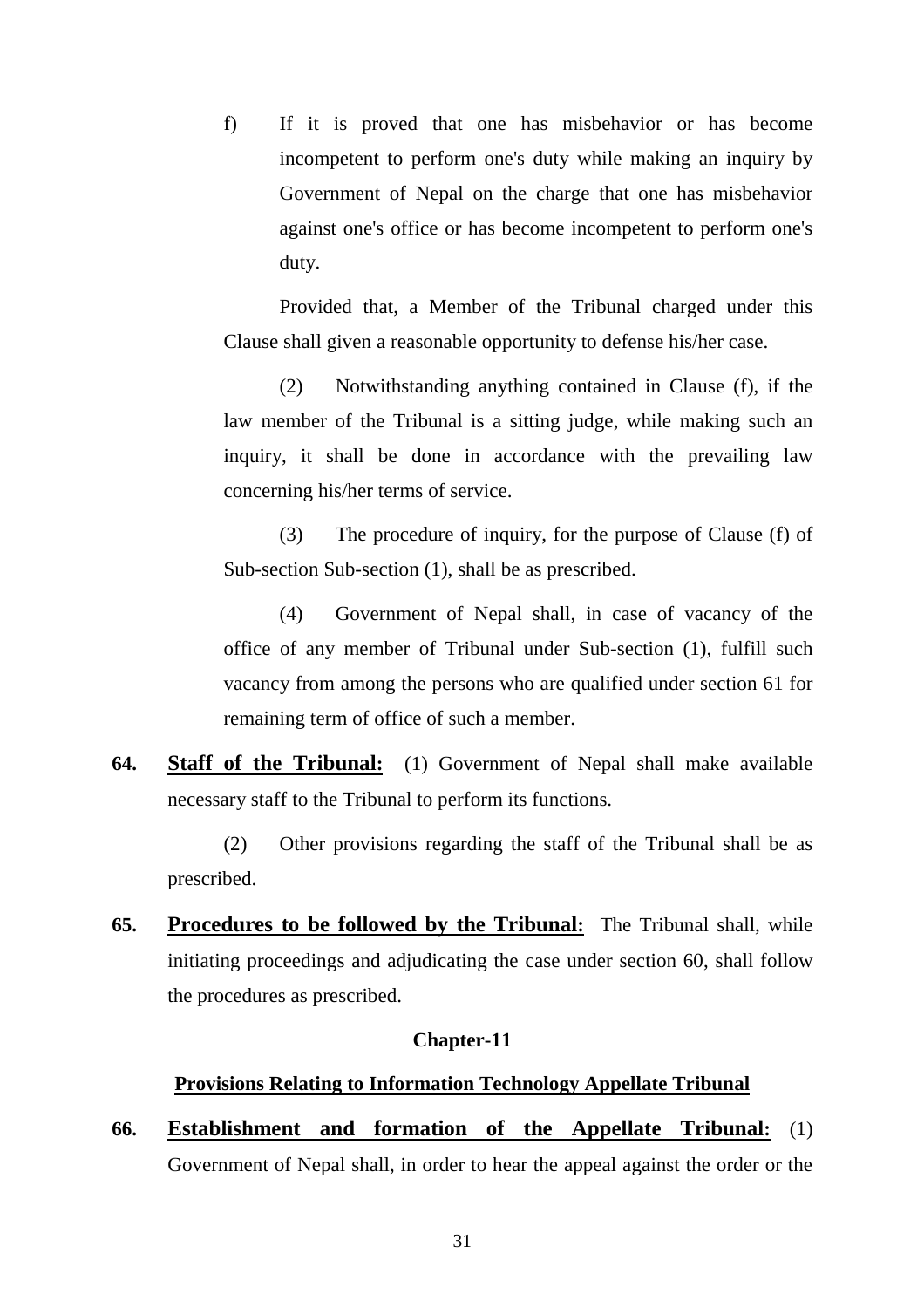decision made by the Tribunal and to hear the appeal against the decision or order made by the Controller or by the Certifying Authority, as the case may be, under this Act, by notification in the Nepal Gazette, establish a three member Information Technology Appellate Tribunal consisting of one member each of law, information technology and commerce from among the persons who are qualified under section 67,

(2) Law Member shall be the chairperson of the Appellate Tribunal.

(3) Exercise of the jurisdiction of Appellate Tribunal shall be as prescribed.

**67. Qualification of the Member of Appellate Tribunal:** (1) A person who has the knowledge in information technology and who is or who has already been or who is qualified to be a judge in the Appellate Court shall be eligible to be a law member of the Appellate Tribunal.

(2) A Nepali citizen who holds at least master degree in computer science or information technology and who has at least five years experience in the electronic transaction, information technology or electronic communication shall be eligible to be an information technology member of the Tribunal.

(3) A Nepali citizen who holds at least master degree in management or commerce and who has specialization in the field of electronic transactions and who has at least five years experience in the relevant field, shall be eligible to be a commerce member.

**68. Terms of Office, Remuneration and Terms & Conditions of the service of the Member of Appellate Tribunal:** (1) The term of office of the member of the Appellate Tribunal shall be of five years and he/she shall be eligible for reappointment.

(2) Remuneration and other terms and conditions of the services of the members of the Appellate Tribunal shall as prescribed.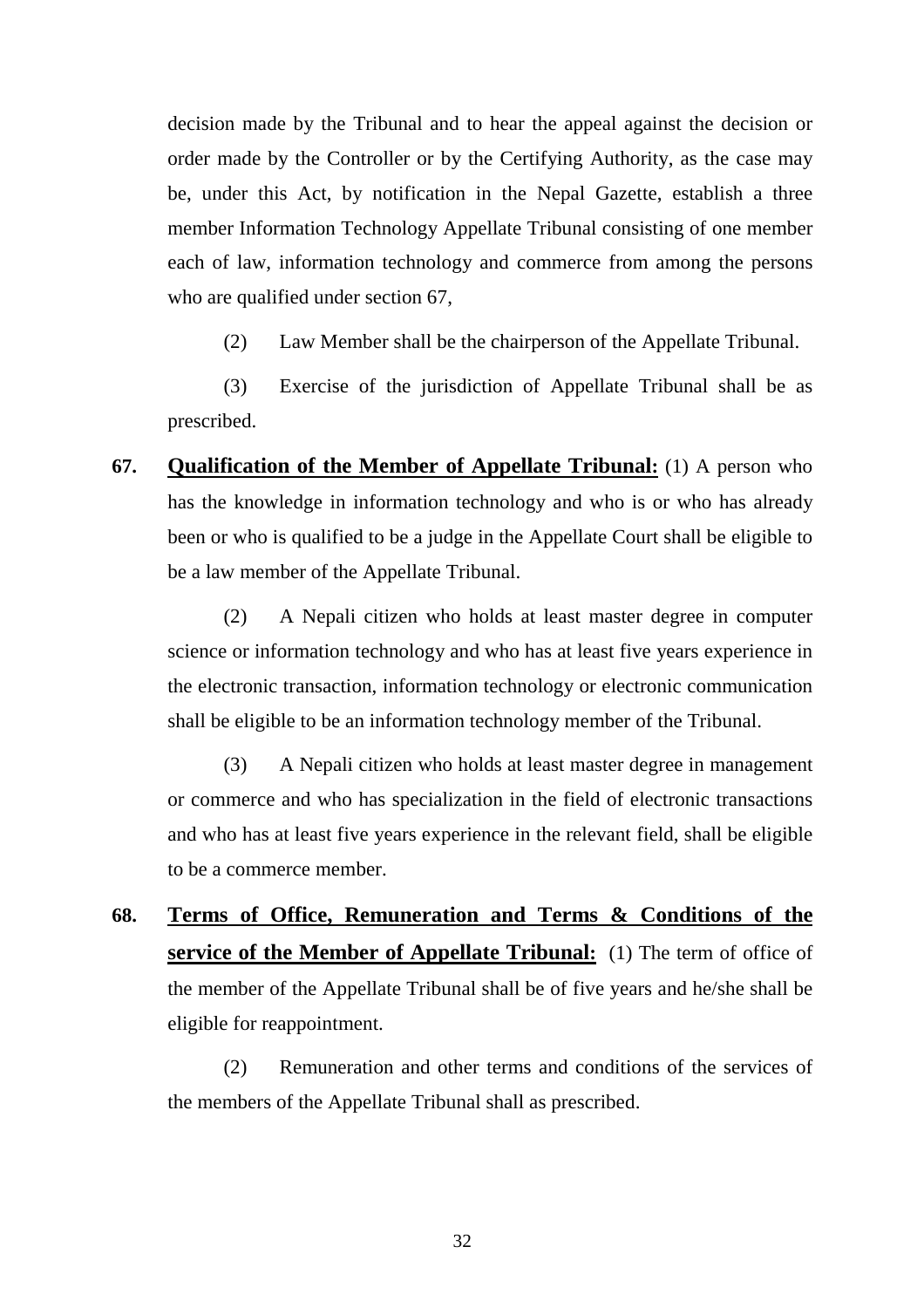(3) A member of the Appellate Tribunal shall, before assuming his/her office after appointment, take the oath of his/her office and secrecy before the Chief Justice of the Supreme Court.

- **69. Conditions of Vacancy of Office and filling up of such Vacancy**: (1) Office of a Member of Appellate Tribunal shall be fallen vacant in the following circumstances:
	- (a) On expiry of terms of office,
	- (b) On attainment of sixty three years age,
	- (c) On death,
	- (d) If one tenders resignation
	- (e) If one is convicted by a court on any criminal offence involving moral turpitude, and,
	- (f) If it is proved that one has misbehavior or has become incompetent to perform one's duty, while making an inquiry by Government of Nepal on the charge that one has misbehavior against one's office or has become incompetent to perform one's duty.

Provided that, a member of the Appellate Tribunal charged under this Clause shall be given a reasonable opportunity to defense his/her case.

(2) Notwithstanding anything contained in Clause (f), if the law member of the Tribunal is a sitting judge, while making such an inquiry, it shall be done in accordance with the prevailing law concerning his/her terms of service.

(3) The procedure of inquiry, for the purpose of Clause (f) of Subsection (1), shall as prescribed.

(4) Government of Nepal shall, in case of vacancy of the office of any member of Tribunal under Sub-section (1), fulfill such vacancy from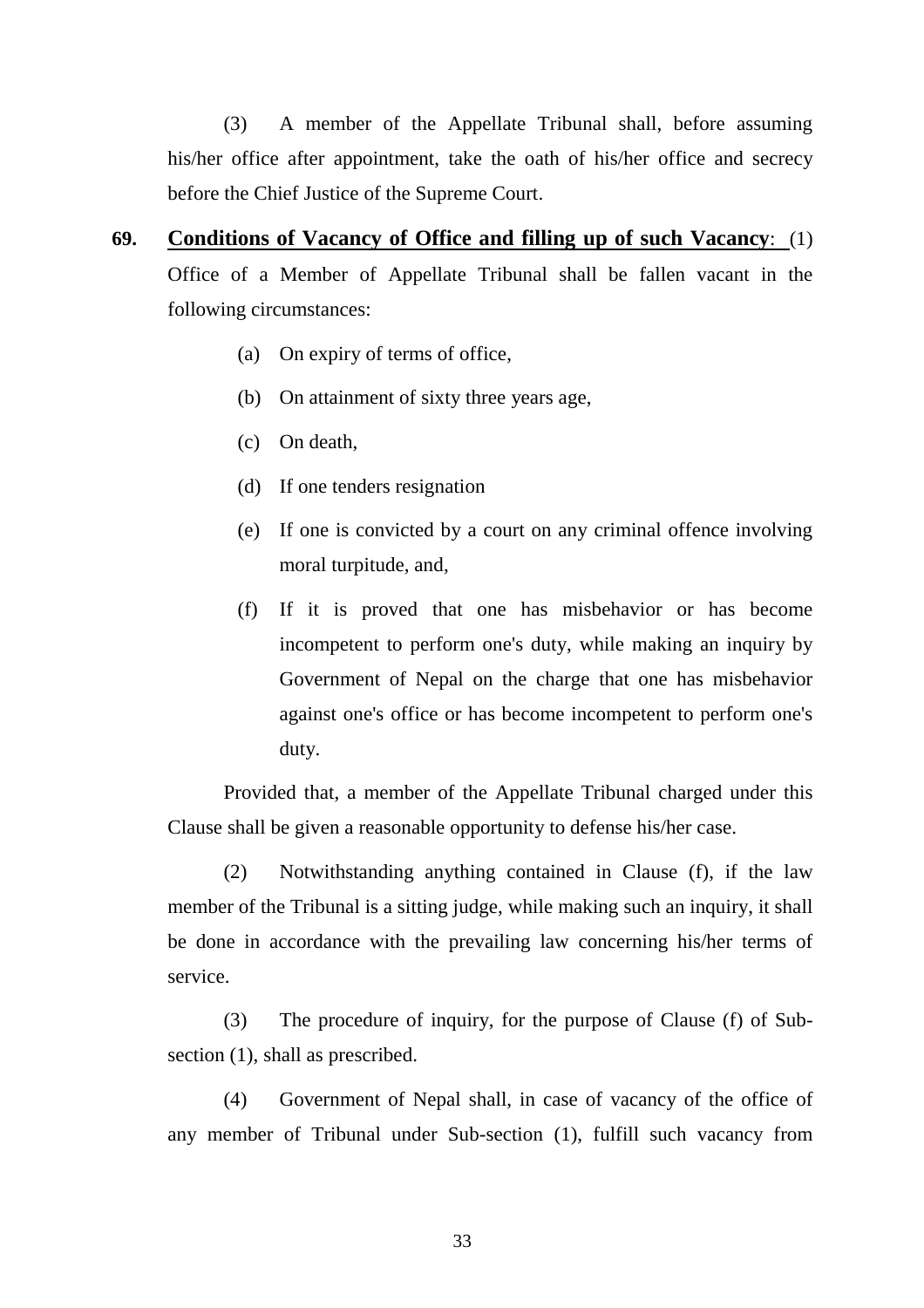amongst the persons who are qualified under section 67 for remaining term of office of such a member.

**70. Staff of the Appellate Tribunal:** (1) Government of Nepal shall make available necessary staff to Appellate Tribunal to perform its functions.

(2) Other provisions regarding the staff of the Appellate Tribunal shall be as prescribed.

**71. Procedures to be followed by the Appellate Tribunal:** The Tribunal shall, while initiating proceedings and adjudicating the appeal filed before it, shall follow the procedures as prescribed.

## **Chapter-12**

## **Miscellaneous**

- **72. Provision may be made by an Agreement:** The parties involved to the work for creating, transmitting, receiving, storage or for processing through any other means, of any electronic record may make the provision by an agreement, not to apply any or all provisions of the Chapter 3 or to alter some of the provisions referred to in the said Chapter in course of their business and may make the provisions to regulate their activities accordingly.
- **73. Government of Nepal may issue Directives:** Government of Nepal may, in regard to the implementation of this Act, issue necessary directives to the Controller or Certifying Authority, and in such a case, it shall be a duty of the Controller or Certifying Authority, as the case may be, to comply with such directives.
- **74. Time Limitation to file a Complaint:** If a violation of this Act or Rules framed hereunder has been occurred or if any act deemed to be an offence under this Act has been committed, first information report in regard to such a violation or an offence shall have to file within thirty five days of the information on which such a violation has been occurred or an offence has been committed.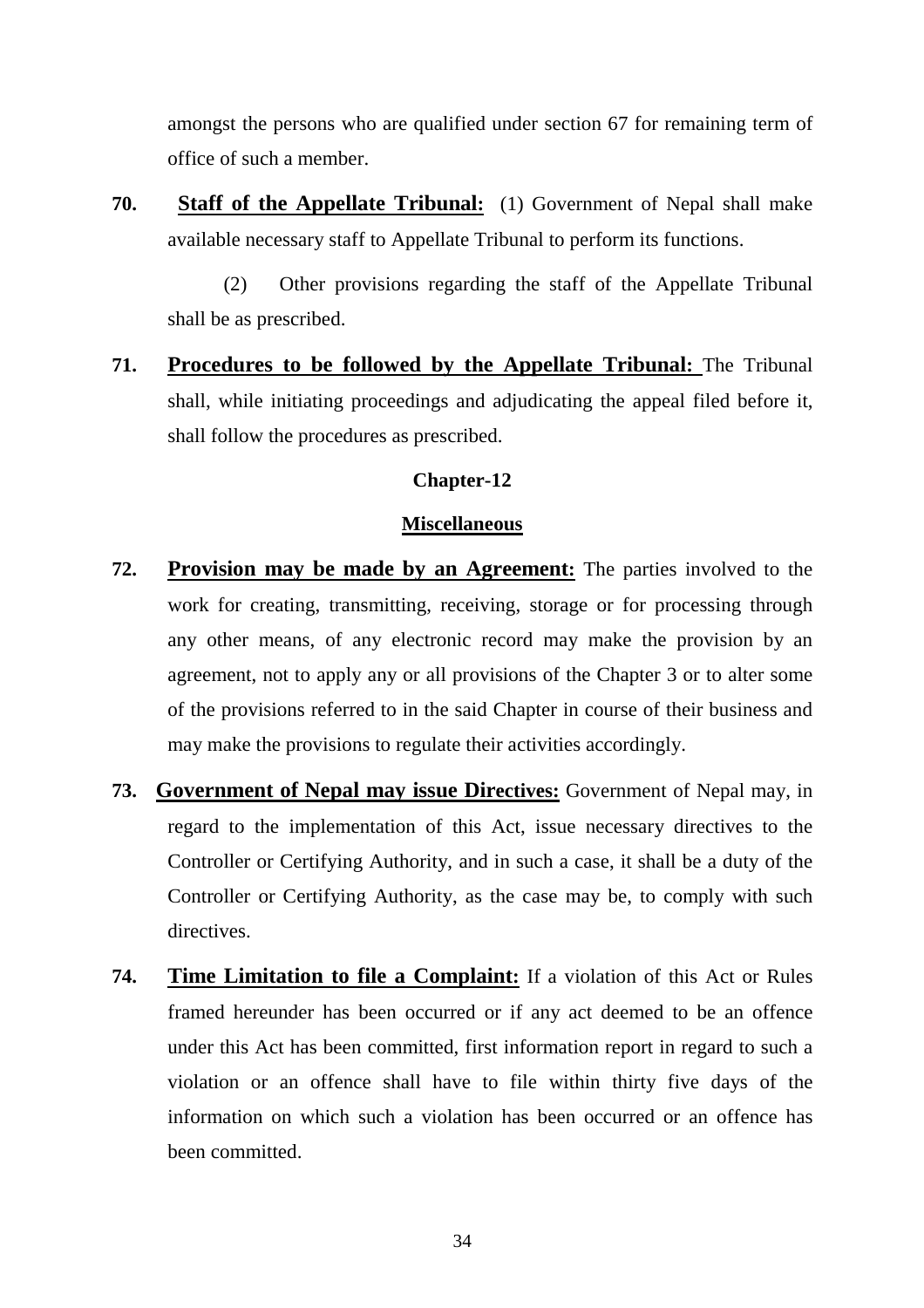**75. Government of Nepal to be a Plaintiff:** (1) Any case deemed to be an offence under this Act shall be initiated by Government of Nepal as plaintiff and such a case shall be deemed have been included in Schedule 1 of the Government Cases Act, 1992 (2049).

(2) While conducting investigation of a case under Sub-section (1), the police has to take assistance of the Controller or other concerned expert, as the case may be.

- 76. **Compensation to be Recovered:** If any loss or damage has been caused to any person by the reason of offence committed under this Act, the compensation of such loss or damage shall also be recovered from the offender.
- **77. This Act shall not Apply**: (1) Notwithstanding anything contained elsewhere in this Act, this Act shall not be applied in the following matters:
	- (a) Negotiable Instruments as referred to in the Negotiable Instruments Act, 2034 (1977).
	- (b) Deed of will, deed of mortgage, bond, deed of conveyance, partition or any such deed related with transfer of the title in any immovable property,
	- (c) Any other document which demonstrates title or ownership in any immovable property,
	- (d) Power of Attorney, statement of claim, statement of defense or any such other documents as may be used in courts proceedings,
	- (e) Statement of claim, counter-claim, statement of defense or any such other document as may be submitted in writing in the proceedings of any Arbitration,
	- (f) Documents as prescribed by the prevailing law that requires not to retain in electronic form.